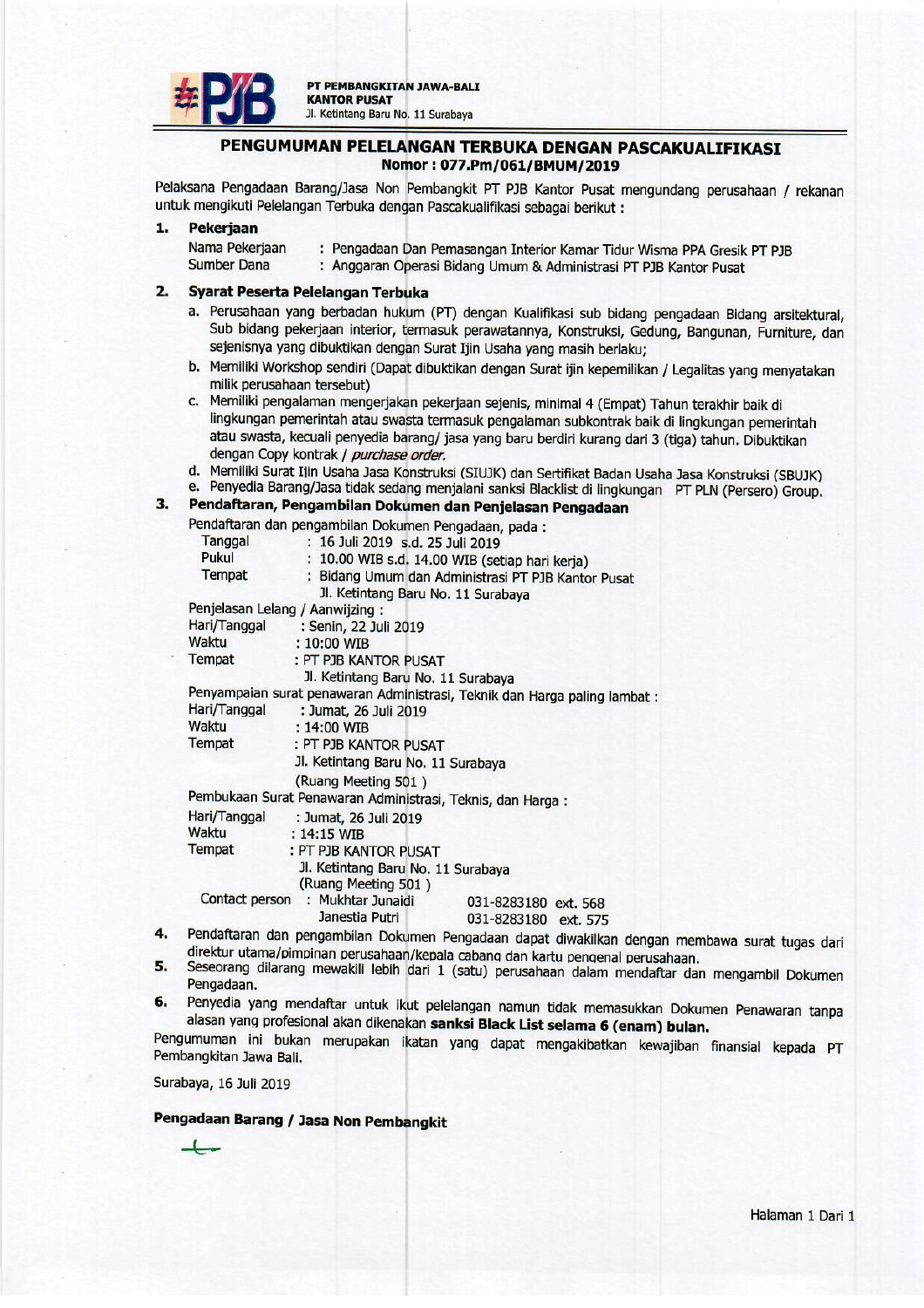

Jl. Ketintang Baru No. 11

## **LAMPIRAN PENGUMUMAN PELELANGAN TERBUKA**

**Nomor / Tgl : 077.Pm/061/BMUM/2019 - 16 Juli 2019**

#### **PERINCIAN SUB PEKERJAAN INTERIOR KAMAR LANTAI 2**

| No.            | <b>JENIS PEKERJAAN</b>                                           | <b>SAT</b> | <b>VOLUME</b> |
|----------------|------------------------------------------------------------------|------------|---------------|
|                |                                                                  |            |               |
| П              | <b>INTERIOR KAMAR 101</b>                                        |            |               |
| Ш              | PEKERJAAN DINDING                                                |            |               |
| 1              | Pekerjaan wallpaper 1                                            | ls         | 1,00          |
|                | Pekerjaan wallpaper 2                                            | ls         | 1,00          |
|                |                                                                  |            |               |
| Ш<br>1         | PEKERJAAN FURNITUR CUSTOM<br>Furniture 1 (Work Table 65x50x75cm) | Unit       | 2,00          |
| 2              | Furniture 2 (Side Table 40x40x45cm)                              | Unit       | 1,00          |
| 3              | Furniture 3 (Wardrobe 210x50x300cm)                              | Unit       | 1,00          |
| 4              | Furniture 4 (Backdrop Bed 375x10x210cm)                          | Unit       | 1,00          |
| 5              | Furniture 5 (Backdrop TV 295x5x120cm)                            | Unit       | 1,00          |
| I۷             |                                                                  |            |               |
| 1              | PEKERJAAN PENGADAAN FURNITUR<br>Kursi Kerja                      | bh         | 2,00          |
| 2              | Tempat Tidur (Single Bed 100x200)                                | bh         | 2,00          |
| 3              | Bantal + Guling                                                  | bh         | 2,00          |
| $\overline{4}$ | <b>Bedding set</b>                                               | bh         | 2,00          |
| 5              | <b>Bed Cover</b>                                                 | bh         | 2,00          |
| 6              | Roller Blind                                                     | bh         | 3,75          |
| $\overline{7}$ | LED TV 32"                                                       | bh         | 1,00          |
|                | 8 Table Lamp                                                     | bh         | 2,00          |
| 9              | Wall Lamp                                                        | bh         | 1,00          |
|                |                                                                  |            |               |
| г              | <b>INTERIOR KAMAR 102</b>                                        |            |               |
|                |                                                                  |            |               |
| Ш              | <b>PEKERJAAN DINDING</b>                                         |            |               |
| 1              | Pekerjaan wallpaper 1                                            | ls         | 1,00          |
|                | Pekerjaan wallpaper 2                                            | ls         | 1,00          |
| Ш              | PEKERJAAN FURNITUR CUSTOM                                        |            |               |
| 1              | Furniture 1 (Work Table 65x50x75cm)                              | Unit       | 2,00          |
| 2              | Furniture 2 (Side Table 40x40x45cm)                              | Unit       | 1,00          |
| 3              | Furniture 3 (Wardrobe 210x50x300cm)                              | Unit       | 1,00          |
| 4              | Furniture 4 (Backdrop Bed 375x10x210cm)                          | Unit       | 1,00          |
| 5              | Furniture 5 (Backdrop TV 295x5x120cm)                            | Unit       | 1,00          |
| I۷             | PEKERJAAN PENGADAAN FURNITUR                                     |            |               |
| 1              | Kursi Kerja                                                      | bh         | 2,00          |
| 2              | Tempat Tidur (Single Bed 100x200)                                | bh         | 2,00          |
|                | 3 Bantal + Guling                                                | bh         | 2,00          |
|                | 4 Bedding set                                                    | bh         | 2,00          |
| 5              | <b>Bed Cover</b>                                                 | bh         | 2,00          |
| 6              | Roller Blind                                                     | bh         | 3,75          |
| $\overline{7}$ | LED TV 32"                                                       | bh         | 1,00          |
| 8<br>9         | Table Lamp<br>Wall Lamp                                          | bh<br>bh   | 2,00<br>1,00  |
|                |                                                                  |            |               |
|                |                                                                  |            |               |
| П              | <b>INTERIOR KAMAR 103</b>                                        |            |               |
| Ш              | PEKERJAAN DINDING                                                |            |               |
| 1              | Pekerjaan wallpaper 1                                            | ls         | 1,00          |
|                | Pekerjaan wallpaper 2                                            | ls         | 1,00          |
| Ш              | PEKERJAAN FURNITUR CUSTOM                                        |            |               |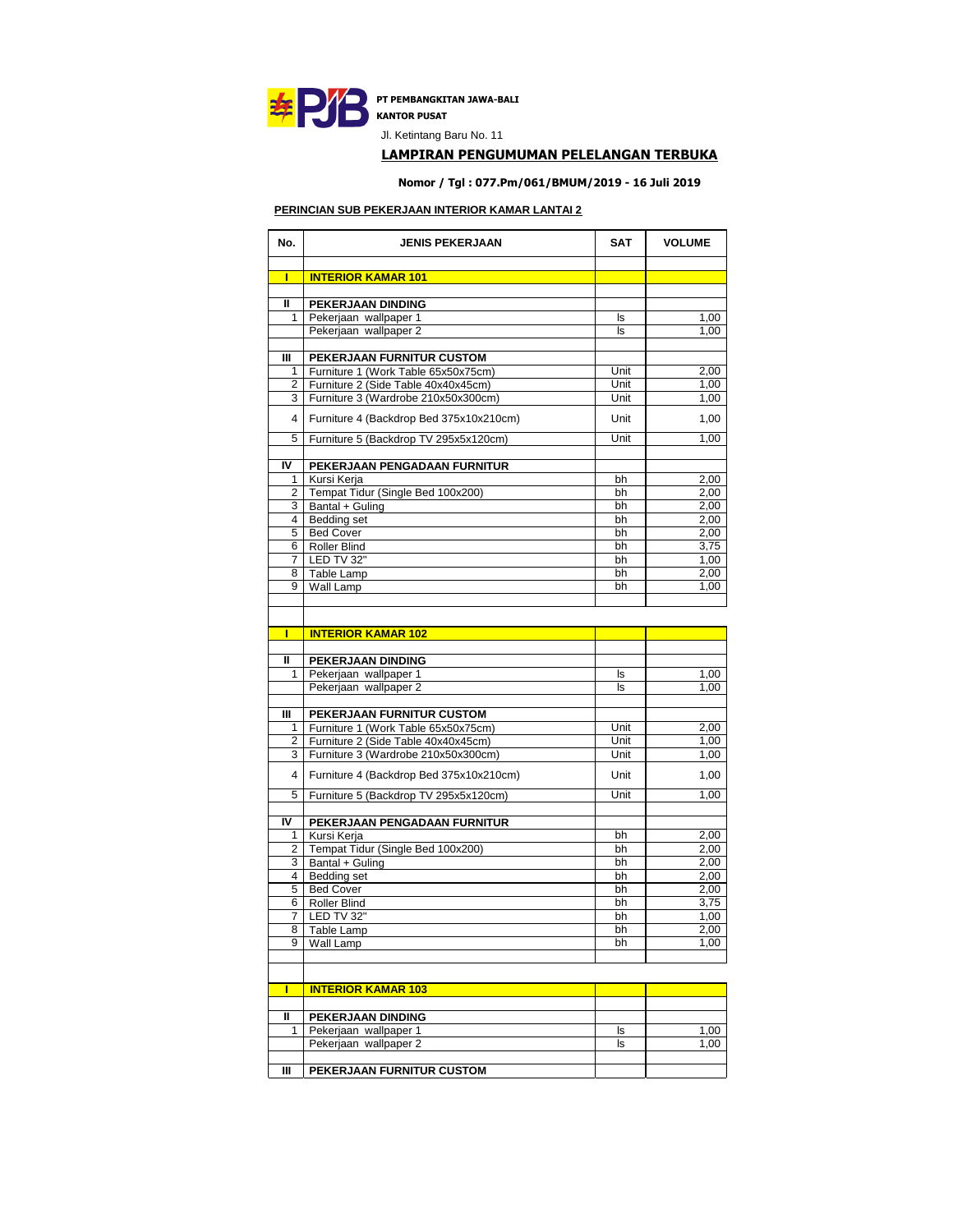| 1                       | Furniture 1 (Work Table 65x50x75cm)     | Unit | 2,00 |
|-------------------------|-----------------------------------------|------|------|
| $\overline{2}$          | Furniture 2 (Side Table 40x40x45cm)     | Unit | 1,00 |
| 3                       | Furniture 3 (Wardrobe 210x50x300cm)     | Unit | 1,00 |
| $\overline{\mathbf{4}}$ | Furniture 4 (Backdrop Bed 375x10x210cm) | Unit | 1,00 |
| 5                       | Furniture 5 (Backdrop TV 295x5x120cm)   | Unit | 1,00 |
|                         |                                         |      |      |
| IV                      | PEKERJAAN PENGADAAN FURNITUR            |      |      |
| 1                       | Kursi Kerja                             | bh   | 2,00 |
| $\overline{2}$          | Tempat Tidur (Single Bed 100x200)       | bh   | 2,00 |
| 3                       | Bantal + Guling                         | bh   | 2,00 |
| $\overline{4}$          | <b>Bedding set</b>                      | bh   | 2,00 |
| 5                       | <b>Bed Cover</b>                        | bh   | 2,00 |
| 6                       | <b>Roller Blind</b>                     | bh   | 3,75 |
| 7                       | LED TV 32"                              | bh   | 1,00 |
| 8                       | Table Lamp                              | bh   | 2,00 |
| 9                       | Wall Lamp                               | bh   | 1,00 |
|                         |                                         |      |      |
|                         |                                         |      |      |
| П                       | <b>INTERIOR KAMAR 104</b>               |      |      |
|                         |                                         |      |      |
| Ш                       | PEKERJAAN DINDING                       |      |      |
| 1                       | Pekerjaan wallpaper 1                   | ls   | 1,00 |
|                         | Pekerjaan wallpaper 2                   | ls   | 1,00 |
|                         |                                         |      |      |
| Ш                       | PEKERJAAN FURNITUR CUSTOM               |      |      |
| 1                       | Furniture 1 (Work Table 65x50x75cm)     | Unit | 2,00 |
| 2                       | Furniture 2 (Side Table 40x40x45cm)     | Unit | 1,00 |
| 3                       | Furniture 3 (Wardrobe 210x50x300cm)     | Unit | 1,00 |
| $\overline{4}$          | Furniture 4 (Backdrop Bed 375x10x210cm) | Unit | 1,00 |
| 5                       | Furniture 5 (Backdrop TV 295x5x120cm)   | Unit | 1,00 |
|                         |                                         |      |      |
| I۷                      |                                         |      |      |
|                         | PEKERJAAN PENGADAAN FURNITUR            |      |      |
| 1                       | Kursi Kerja                             | bh   | 2,00 |
| $\overline{2}$          | Tempat Tidur (Single Bed 100x200)       | bh   | 2,00 |
| 3                       | Bantal + Guling                         | bh   | 2,00 |
| $\overline{4}$          | Bedding set                             | bh   | 2,00 |
| 5                       | <b>Bed Cover</b>                        | bh   | 2,00 |
| 6                       | <b>Roller Blind</b>                     | bh   | 3,75 |
| 7                       | LED TV 32"                              | bh   | 1,00 |
| 8                       | Table Lamp                              | bh   | 2,00 |
| 9                       | Wall Lamp                               | bh   | 1,00 |
|                         |                                         |      |      |
| П                       | <b>INTERIOR KAMAR 105</b>               |      |      |
|                         |                                         |      |      |
| Ш                       | PEKERJAAN DINDING                       |      |      |

Pekerjaan wallpaper 2 ls 1,00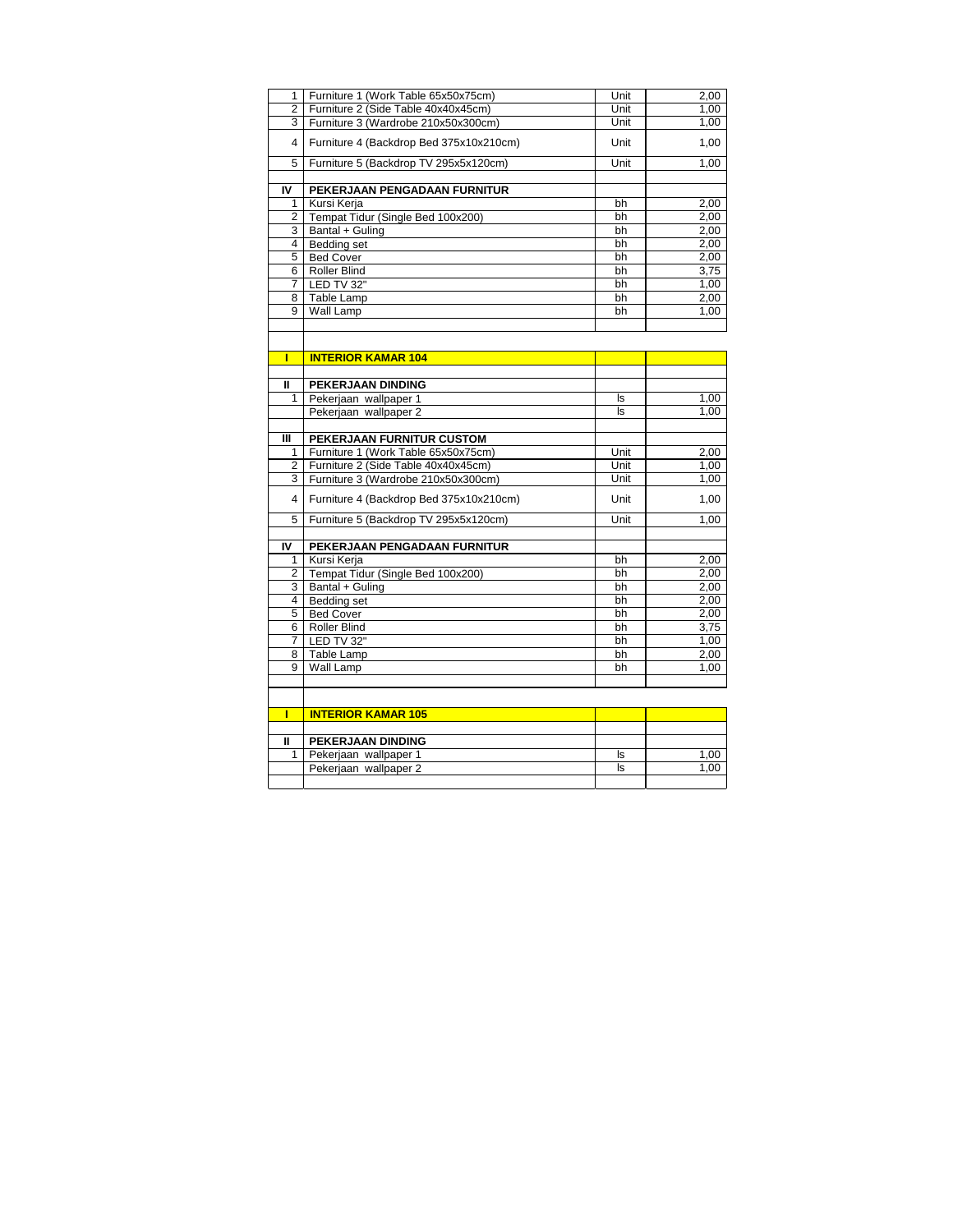| ш              | PEKERJAAN FURNITUR CUSTOM               |      |      |
|----------------|-----------------------------------------|------|------|
| 1              | Furniture 1 (Work Table 65x50x75cm)     | Unit | 2,00 |
| $\overline{2}$ | Furniture 2 (Side Table 40x40x45cm)     | Unit | 1,00 |
| 3              | Furniture 3 (Wardrobe 210x50x300cm)     | Unit | 1,00 |
| 4              | Furniture 4 (Backdrop Bed 375x10x210cm) | Unit | 1,00 |
| 5              | Furniture 5 (Backdrop TV 295x5x120cm)   | Unit | 1,00 |
|                |                                         |      |      |
| IV             | PEKERJAAN PENGADAAN FURNITUR            |      |      |
| 1              | Kursi Kerja                             | bh   | 2,00 |
| $\overline{2}$ | Tempat Tidur (Single Bed 100x200)       | bh   | 2,00 |
| 3              | Bantal + Guling                         | bh   | 2,00 |
| 4              | Bedding set                             | bh   | 2,00 |
| 5              | <b>Bed Cover</b>                        | bh   | 2,00 |
| 6              | <b>Roller Blind</b>                     | bh   | 3,75 |
| 7              | LED TV 32"                              | bh   | 1,00 |
| 8              | Table Lamp                              | bh   | 2,00 |
| 9              | Wall Lamp                               | bh   | 1,00 |
|                |                                         |      |      |
|                |                                         |      |      |

|    | <b>INTERIOR KAMAR 106</b>               |      |      |
|----|-----------------------------------------|------|------|
|    |                                         |      |      |
| Ш  | PEKERJAAN DINDING                       |      |      |
| 1  | Pekerjaan wallpaper 1                   | ls   | 1,00 |
|    | Pekerjaan wallpaper 2                   | ls.  | 1,00 |
|    |                                         |      |      |
| Ш  | PEKERJAAN FURNITUR CUSTOM               |      |      |
| 1  | Furniture 1 (Work Table 65x50x75cm)     | Unit | 2,00 |
| 2  | Furniture 2 (Side Table 40x40x45cm)     | Unit | 1,00 |
| 3  | Furniture 3 (Wardrobe 210x50x300cm)     | Unit | 1,00 |
| 4  | Furniture 4 (Backdrop Bed 375x10x210cm) | Unit | 1,00 |
| 5  | Furniture 5 (Backdrop TV 295x5x120cm)   | Unit | 1,00 |
|    |                                         |      |      |
| IV | PEKERJAAN PENGADAAN FURNITUR            |      |      |
| 1  | Kursi Kerja                             | bh   | 2,00 |
| 2  | Tempat Tidur (Single Bed 100x200)       | bh   | 2,00 |
| 3  | Bantal + Guling                         | bh   | 2,00 |
| 4  | Bedding set                             | bh   | 2,00 |
| 5  | <b>Bed Cover</b>                        | bh   | 2,00 |
| 6  | <b>Roller Blind</b>                     | bh   | 3,75 |
| 7  | LED TV 32"                              | bh   | 1,00 |
| 8  | Table Lamp                              | bh   | 2,00 |
| 9  | Wall Lamp                               | bh   | 1,00 |
|    |                                         |      |      |

| п              | <b>INTERIOR KAMAR 107</b>               |      |      |
|----------------|-----------------------------------------|------|------|
|                |                                         |      |      |
| Ш              | PEKERJAAN DINDING                       |      |      |
| 1              | Pekerjaan wallpaper 1                   | ls.  | 1,00 |
|                | Pekerjaan wallpaper 2                   | ls.  | 1,00 |
|                |                                         |      |      |
| ш              | PEKERJAAN FURNITUR CUSTOM               |      |      |
| 1              | Furniture 1 (Work Table 65x50x75cm)     | Unit | 2,00 |
| $\overline{2}$ | Furniture 2 (Side Table 40x40x45cm)     | Unit | 1,00 |
| 3              | Furniture 3 (Wardrobe 210x50x300cm)     | Unit | 1,00 |
| 4              | Furniture 4 (Backdrop Bed 375x10x210cm) | Unit | 1,00 |
| 5              | Furniture 5 (Backdrop TV 295x5x120cm)   | Unit | 1,00 |
|                |                                         |      |      |
| IV             | PEKERJAAN PENGADAAN FURNITUR            |      |      |
| 1              | Kursi Kerja                             | bh   | 2,00 |
| 2              | Tempat Tidur (Single Bed 100x200)       | bh   | 2,00 |
| 3              | Bantal + Guling                         | bh   | 2,00 |
| 4              | Bedding set                             | bh   | 2,00 |
| 5              | <b>Bed Cover</b>                        | bh   | 2,00 |
| 6              | <b>Roller Blind</b>                     | bh   | 3,75 |
| $\overline{7}$ | LED TV 32"                              | bh   | 1,00 |
| 8              | Table Lamp                              | bh   | 2,00 |
| 9              | Wall Lamp                               | bh   | 1.00 |
|                |                                         |      |      |
|                |                                         |      |      |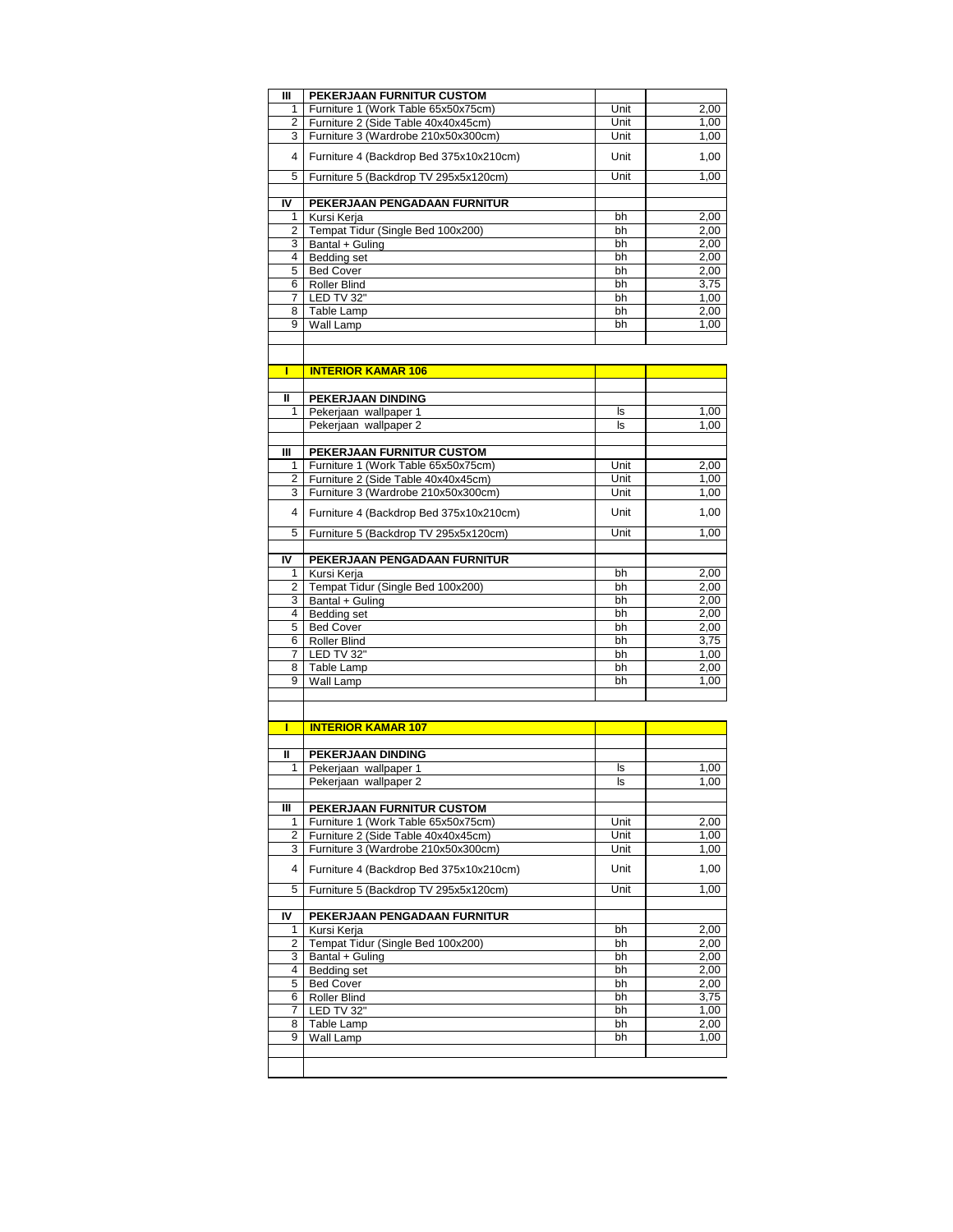|   | <b>INTERIOR KAMAR 110</b>               |      |      |
|---|-----------------------------------------|------|------|
|   |                                         |      |      |
| Ш | PEKERJAAN DINDING                       |      |      |
|   | Pekerjaan wallpaper 1                   | ls   | 1,00 |
|   | Pekerjaan wallpaper 2                   | ls   | 1,00 |
|   |                                         |      |      |
| Ш | PEKERJAAN FURNITUR CUSTOM               |      |      |
|   | Furniture 1 (Work Table 65x50x75cm)     | Unit | 2,00 |
| 2 | Furniture 2 (Side Table 40x40x45cm)     | Unit | 1,00 |
| 3 | Furniture 3 (Wardrobe 210x50x300cm)     | Unit | 1,00 |
| 4 | Furniture 4 (Backdrop Bed 375x10x210cm) | Unit | 1,00 |
| 5 | Furniture 5 (Backdrop TV 295x5x120cm)   | Unit | 1,00 |
|   |                                         |      |      |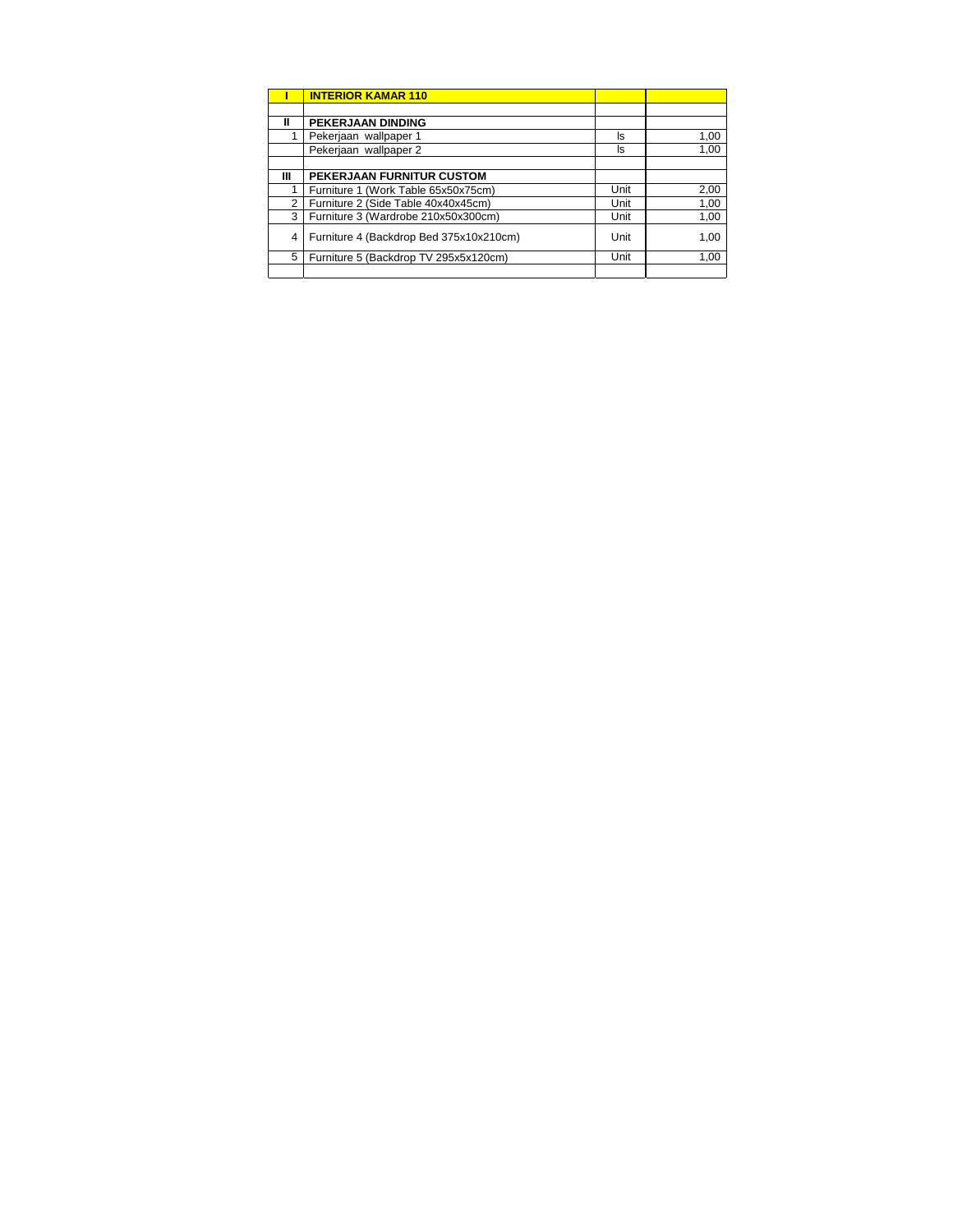| I۷           | PEKERJAAN PENGADAAN FURNITUR            |          |              |
|--------------|-----------------------------------------|----------|--------------|
| $\mathbf{1}$ | Kursi Kerja                             | bh       | 2,00         |
| 2            | Tempat Tidur (Single Bed 100x200)       | bh       | 2,00         |
| 3            | Bantal + Guling                         | bh       | 2,00         |
| 4            | Bedding set                             | bh       | 2,00         |
| 5            | <b>Bed Cover</b>                        | bh       | 2,00         |
| 6            | <b>Roller Blind</b>                     | bh       | 3,75         |
| 7            | LED TV 32"                              | bh       | 1,00         |
| 8            | Table Lamp                              | bh       | 2,00         |
| 9            | Wall Lamp                               | bh       | 1,00         |
|              |                                         |          |              |
|              |                                         |          |              |
| Г            |                                         |          |              |
|              | <b>INTERIOR KAMAR 111</b>               |          |              |
| Ш            | PEKERJAAN DINDING                       |          |              |
| 1            | Pekerjaan wallpaper 1                   | ls       | 1,00         |
|              | Pekerjaan wallpaper 2                   | ls       | 1,00         |
|              |                                         |          |              |
| Ш            | PEKERJAAN FURNITUR CUSTOM               |          |              |
| 1            | Furniture 1 (Work Table 65x50x75cm)     | Unit     | 2,00         |
| 2            | Furniture 2 (Side Table 40x40x45cm)     | Unit     | 1,00         |
| 3            | Furniture 3 (Wardrobe 210x50x300cm)     | Unit     | 1,00         |
|              |                                         |          |              |
| 4            | Furniture 4 (Backdrop Bed 375x10x210cm) | Unit     | 1,00         |
| 5            | Furniture 5 (Backdrop TV 295x5x120cm)   | Unit     | 1,00         |
|              |                                         |          |              |
| IV           | PEKERJAAN PENGADAAN FURNITUR            |          |              |
| 1            | Kursi Kerja                             | bh       | 2,00         |
| 2            | Tempat Tidur (Single Bed 100x200)       | bh       | 2,00         |
| 3            | Bantal + Guling                         | bh       | 2,00         |
| 4            | <b>Bedding set</b>                      | bh       | 2,00         |
| 5            | <b>Bed Cover</b>                        | bh       | 2,00         |
| 6            | <b>Roller Blind</b>                     | bh       | 3,75         |
| 7            | LED TV 32"                              | bh       | 1,00         |
| 8            | Table Lamp                              | bh       | 2,00         |
| 9            | Wall Lamp                               | bh       | 1,00         |
|              |                                         |          |              |
|              |                                         |          |              |
| ī            | <b>INTERIOR KAMAR 112</b>               |          |              |
|              |                                         |          |              |
| Ш            | PEKERJAAN DINDING                       |          |              |
| 1            | Pekerjaan wallpaper 1                   | ls       | 1,00         |
|              | Pekerjaan wallpaper 2                   | ls.      | 1,00         |
|              |                                         |          |              |
| Ш            | PEKERJAAN FURNITUR CUSTOM               |          |              |
| 1            | Furniture 1 (Work Table 65x50x75cm)     | Unit     | 2,00         |
| 2            | Furniture 2 (Side Table 40x40x45cm)     | Unit     | 1,00         |
| 3            | Furniture 3 (Wardrobe 210x50x300cm)     | Unit     | 1,00         |
| 4            | Furniture 4 (Backdrop Bed 375x10x210cm) | Unit     | 1,00         |
|              |                                         |          |              |
| 5            | Furniture 5 (Backdrop TV 295x5x120cm)   | Unit     | 1,00         |
|              |                                         |          |              |
| IV           | PEKERJAAN PENGADAAN FURNITUR            |          |              |
| 1            | Kursi Kerja                             | bh       | 2,00         |
| 2            | Tempat Tidur (Single Bed 100x200)       | bh       | 2,00         |
| 3<br>4       | Bantal + Guling<br><b>Bedding set</b>   | bh<br>bh | 2,00<br>2,00 |
| 5            | <b>Bed Cover</b>                        | bh       | 2,00         |
| 6            | Roller Blind                            | bh       | 3,75         |
| 7            | LED TV 32"                              | bh       | 1,00         |
| 8            | Table Lamp                              | bh       | 2,00         |
| 9            | Wall Lamp                               | bh       | 1,00         |
|              |                                         |          |              |
|              |                                         |          |              |
|              |                                         |          |              |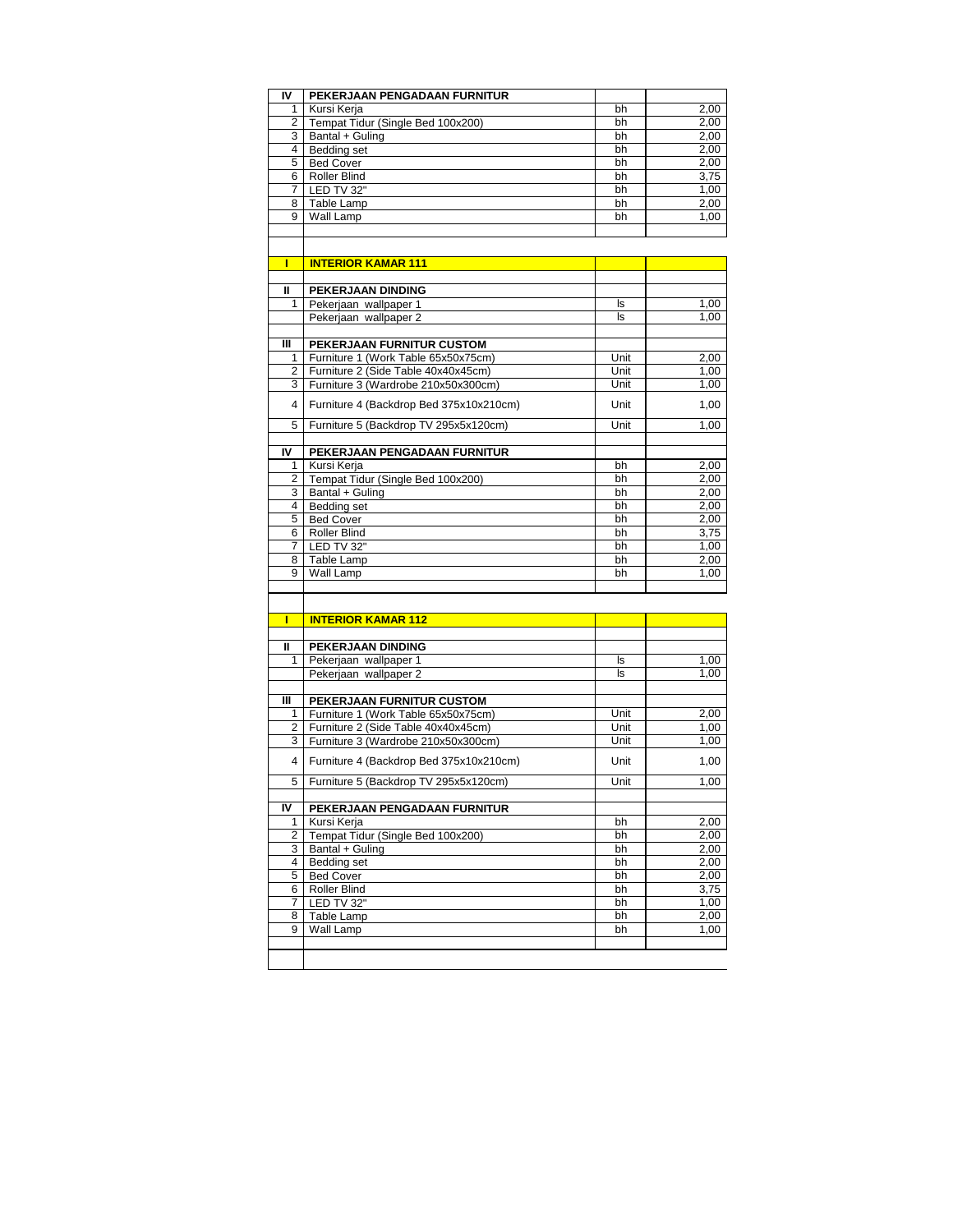### **PERINCIAN SUB PEKERJAAN INTERIOR KAMAR LANTAI 3**

| No.            | <b>JENIS PEKERJAAN</b>                  | <b>SAT</b> | <b>VOLUME</b> |
|----------------|-----------------------------------------|------------|---------------|
|                |                                         |            |               |
| П              | <b>INTERIOR KAMAR 201</b>               |            |               |
|                |                                         |            |               |
| Ш              | PEKERJAAN DINDING                       |            |               |
| 1              | Pekerjaan wallpaper 1                   | ls         | 1,00<br>1.00  |
|                | Pekerjaan wallpaper 2                   | ls         |               |
| Ш              | PEKERJAAN FURNITUR CUSTOM               |            |               |
| 1              | Furniture 1 (Work Table 65x50x75cm)     | Unit       | 2,00          |
| 2              | Furniture 2 (Side Table 40x40x45cm)     | Unit       | 1,00          |
| 3              | Furniture 3 (Wardrobe 210x50x300cm)     | Unit       | 1,00          |
| 4              | Furniture 4 (Backdrop Bed 375x10x210cm) | Unit       | 1,00          |
| 5              | Furniture 5 (Backdrop TV 295x5x120cm)   | Unit       | 1,00          |
|                |                                         |            |               |
| $\overline{N}$ | PEKERJAAN PENGADAAN FURNITUR            |            |               |
| 1              | Kursi Kerja                             | bh         | 2,00          |
| 2              | Tempat Tidur (Single Bed 100x200)       | bh         | 2,00          |
| 3              | Bantal + Guling                         | bh         | 2,00          |
| 4              | Bedding set                             | bh         | 2,00          |
| 5              | <b>Bed Cover</b>                        | bh         | 2,00          |
| 6              | <b>Roller Blind</b>                     | bh         | 3,75          |
| 7<br>8         | LED TV 32"<br>Table Lamp                | bh<br>bh   | 1,00<br>2,00  |
| 9              | Wall Lamp                               | bh         | 1.00          |
|                |                                         |            |               |
|                |                                         |            |               |
| П              | <b>INTERIOR KAMAR 202</b>               |            |               |
|                |                                         |            |               |
| Ш              | PEKERJAAN DINDING                       |            |               |
| 1              | Pekerjaan wallpaper 1                   | ls         | 1,00          |
|                | Pekerjaan wallpaper 2                   | ls         | 1,00          |
|                |                                         |            |               |
| Ш              | PEKERJAAN FURNITUR CUSTOM               |            |               |
| 1              | Furniture 1 (Work Table 65x50x75cm)     | Unit       | 2,00          |
| 2              | Furniture 2 (Side Table 40x40x45cm)     | Unit       | 1,00          |
| 3              | Furniture 3 (Wardrobe 210x50x300cm)     | Unit       | 1,00          |
| 4              | Furniture 4 (Backdrop Bed 375x10x210cm) | Unit       | 1,00          |
| 5              | Furniture 5 (Backdrop TV 295x5x120cm)   | Unit       | 1,00          |
| IV             | PEKERJAAN PENGADAAN FURNITUR            |            |               |
| 1              | Kursi Kerja                             | bh         | 2,00          |
| 2              | Tempat Tidur (Single Bed 100x200)       | bh         | 2,00          |
| 3              | Bantal + Guling                         | bh         | 2,00          |
| 4              | Bedding set                             | bh         | 2,00          |
| 5              | <b>Bed Cover</b>                        | bh         | 2,00          |
| 6              | <b>Roller Blind</b>                     | bh         | 3,75          |
| 7              | LED TV 32"                              | bh         | 1,00          |
| 8              | Table Lamp                              | bh         | 2,00          |
| 9              | Wall Lamp                               | bh         | 1,00          |
|                |                                         |            |               |
| ı              | <b>INTERIOR KAMAR 203</b>               |            |               |
|                |                                         |            |               |
| Ш              | PEKERJAAN DINDING                       |            |               |
| 1              | Pekerjaan wallpaper 1                   | ls         | 1,00          |
|                | Pekerjaan wallpaper 2                   | ls         | 1,00          |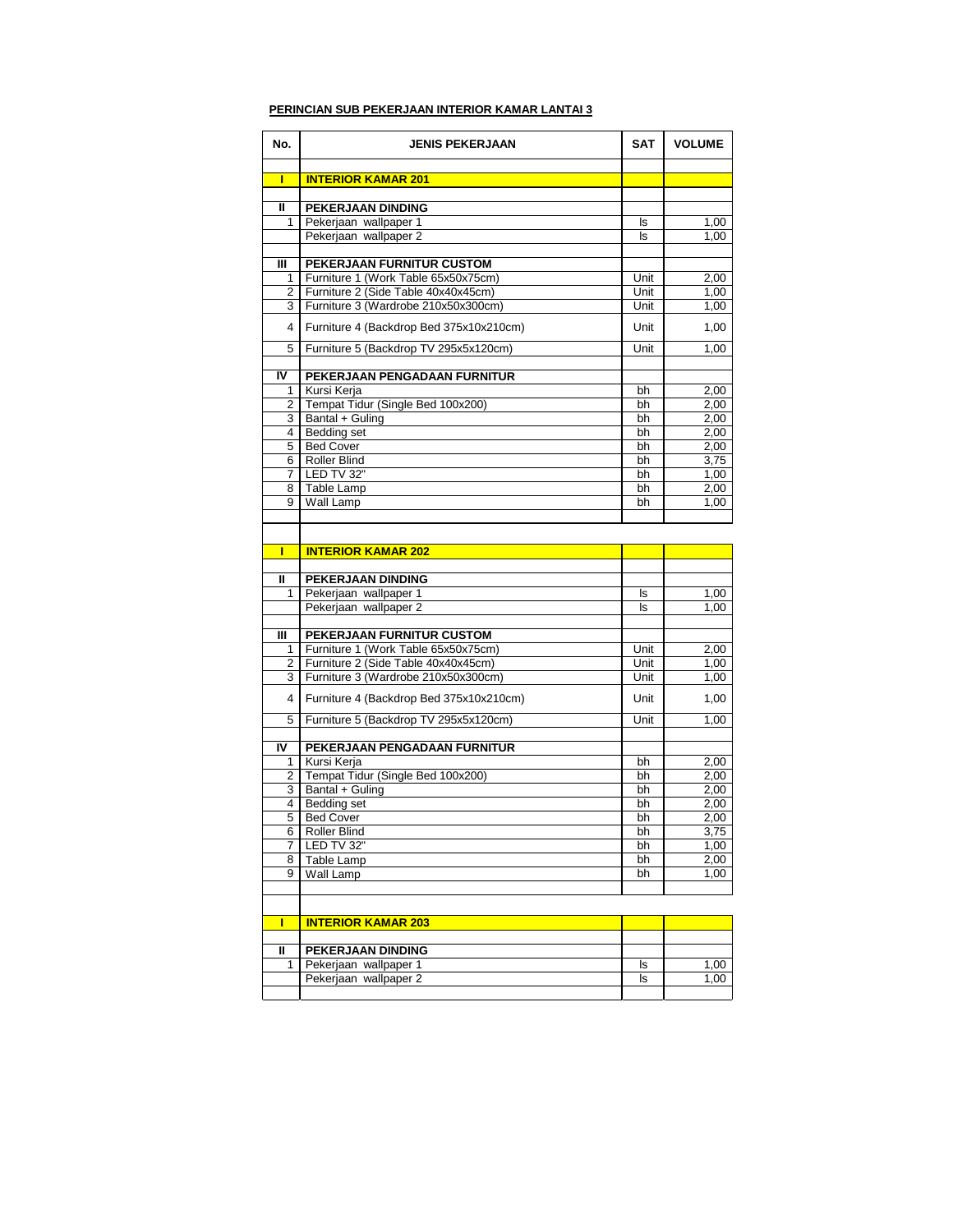| Ш  | PEKERJAAN FURNITUR CUSTOM               |      |      |
|----|-----------------------------------------|------|------|
| 1  | Furniture 1 (Work Table 65x50x75cm)     | Unit | 2,00 |
| 2  | Furniture 2 (Side Table 40x40x45cm)     | Unit | 1,00 |
| 3  | Furniture 3 (Wardrobe 210x50x300cm)     | Unit | 1,00 |
| 4  | Furniture 4 (Backdrop Bed 375x10x210cm) | Unit | 1,00 |
| 5  | Furniture 5 (Backdrop TV 295x5x120cm)   | Unit | 1.00 |
|    |                                         |      |      |
| IV | PEKERJAAN PENGADAAN FURNITUR            |      |      |
| 1  | Kursi Keria                             | bh   | 2,00 |
| 2  | Tempat Tidur (Single Bed 100x200)       | bh   | 2,00 |
| 3  | Bantal + Guling                         | bh   | 2,00 |
| 4  | Bedding set                             | bh   | 2,00 |
| 5  | <b>Bed Cover</b>                        | bh   | 2,00 |
| 6  | Roller Blind                            | bh   | 3,75 |
| 7  | LED TV 32"                              | bh   | 1,00 |
| 8  | Table Lamp                              | bh   | 2,00 |
| 9  | Wall Lamp                               | bh   | 1.00 |
|    |                                         |      |      |

| П              | <b>INTERIOR KAMAR 204</b>               |      |      |
|----------------|-----------------------------------------|------|------|
|                |                                         |      |      |
| $\mathbf{u}$   | PEKERJAAN DINDING                       |      |      |
| 1              | Pekerjaan wallpaper 1                   | ls.  | 1,00 |
|                | Pekerjaan wallpaper 2                   | ls   | 1,00 |
|                |                                         |      |      |
| Ш              | PEKERJAAN FURNITUR CUSTOM               |      |      |
| 1              | Furniture 1 (Work Table 65x50x75cm)     | Unit | 2,00 |
| 2              | Furniture 2 (Side Table 40x40x45cm)     | Unit | 1,00 |
| 3              | Furniture 3 (Wardrobe 210x50x300cm)     | Unit | 1,00 |
| 4              | Furniture 4 (Backdrop Bed 375x10x210cm) | Unit | 1,00 |
| 5              | Furniture 5 (Backdrop TV 295x5x120cm)   | Unit | 1,00 |
|                |                                         |      |      |
| IV             | PEKERJAAN PENGADAAN FURNITUR            |      |      |
| 1              | Kursi Kerja                             | bh   | 2,00 |
| $\overline{2}$ | Tempat Tidur (Single Bed 100x200)       | bh   | 2,00 |
| 3              | Bantal + Guling                         | bh   | 2,00 |
| 4              | Bedding set                             | bh   | 2,00 |
| 5              | <b>Bed Cover</b>                        | bh   | 2,00 |
| 6              | <b>Roller Blind</b>                     | bh   | 3,75 |
| $\overline{7}$ | LED TV 32"                              | bh   | 1,00 |
| 8              | Table Lamp                              | bh   | 2,00 |
| 9              | Wall Lamp                               | bh   | 1,00 |
|                |                                         |      |      |

| Π              | <b>INTERIOR KAMAR 205</b>               |      |      |
|----------------|-----------------------------------------|------|------|
|                |                                         |      |      |
| Ш              | PEKERJAAN DINDING                       |      |      |
| 1              | Pekerjaan wallpaper 1                   | ls   | 1,00 |
|                | Pekerjaan wallpaper 2                   | ls   | 1,00 |
|                |                                         |      |      |
| Ш              | PEKERJAAN FURNITUR CUSTOM               |      |      |
| 1              | Furniture 1 (Work Table 65x50x75cm)     | Unit | 2,00 |
| $\overline{2}$ | Furniture 2 (Side Table 40x40x45cm)     | Unit | 1,00 |
| 3              | Furniture 3 (Wardrobe 210x50x300cm)     | Unit | 1,00 |
| 4              | Furniture 4 (Backdrop Bed 375x10x210cm) | Unit | 1,00 |
| 5              | Furniture 5 (Backdrop TV 295x5x120cm)   | Unit | 1,00 |
|                |                                         |      |      |
| I۷             | PEKERJAAN PENGADAAN FURNITUR            |      |      |
| 1              | Kursi Kerja                             | bh   | 2,00 |
| $\overline{2}$ | Tempat Tidur (Single Bed 100x200)       | bh   | 2,00 |
| 3              | Bantal + Guling                         | bh   | 2,00 |
| 4              | Bedding set                             | bh   | 2,00 |
| 5              | <b>Bed Cover</b>                        | bh   | 2,00 |
| 6              | <b>Roller Blind</b>                     | bh   | 3,75 |
| $\overline{7}$ | LED TV 32"                              | bh   | 1,00 |
| 8              | Table Lamp                              | bh   | 2,00 |
| 9              | Wall Lamp                               | bh   | 1,00 |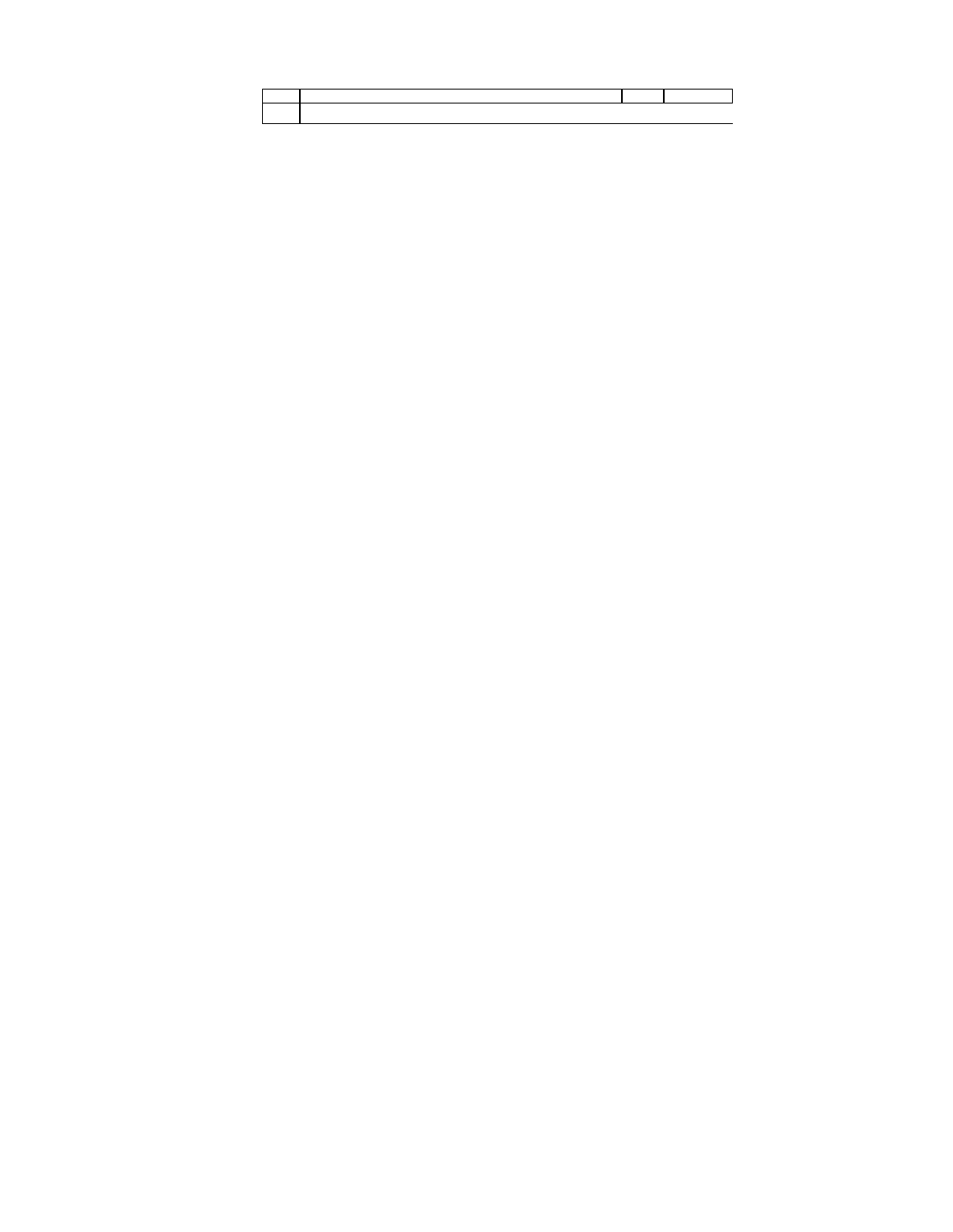| Π      | <b>INTERIOR KAMAR 206</b>               |          |              |
|--------|-----------------------------------------|----------|--------------|
|        |                                         |          |              |
| Ш      | PEKERJAAN DINDING                       |          |              |
| 1      | Pekerjaan wallpaper 1                   | ls       | 1,00         |
|        | Pekerjaan wallpaper 2                   | ls       | 1,00         |
| Ш      | PEKERJAAN FURNITUR CUSTOM               |          |              |
| 1      | Furniture 1 (Work Table 65x50x75cm)     | Unit     | 2,00         |
| 2      | Furniture 2 (Side Table 40x40x45cm)     | Unit     | 1,00         |
| 3      | Furniture 3 (Wardrobe 210x50x300cm)     | Unit     | 1,00         |
| 4      | Furniture 4 (Backdrop Bed 375x10x210cm) | Unit     | 1,00         |
|        |                                         |          |              |
| 5      | Furniture 5 (Backdrop TV 295x5x120cm)   | Unit     | 1,00         |
| IV     | PEKERJAAN PENGADAAN FURNITUR            |          |              |
| 1      | Kursi Kerja                             | bh       | 2,00         |
| 2      | Tempat Tidur (Single Bed 100x200)       | bh       | 2,00         |
| 3      | Bantal + Guling                         | bh       | 2,00         |
| 4      | <b>Bedding set</b>                      | bh       | 2,00         |
| 5      | <b>Bed Cover</b>                        | bh       | 2,00         |
| 6<br>7 | <b>Roller Blind</b><br>LED TV 32"       | bh<br>bh | 3,75<br>1,00 |
| 8      | Table Lamp                              | bh       | 2,00         |
| 9      | Wall Lamp                               | bh       | 1,00         |
|        |                                         |          |              |
|        |                                         |          |              |
| Π      | <b>INTERIOR KAMAR 207</b>               |          |              |
|        |                                         |          |              |
| Ш      | PEKERJAAN DINDING                       |          |              |
| 1      | Pekerjaan wallpaper 1                   | ls       | 1,00         |
|        | Pekerjaan wallpaper 2                   | ls       | 1,00         |
| Ш      | PEKERJAAN FURNITUR CUSTOM               |          |              |
| 1      | Furniture 1 (Work Table 65x50x75cm)     | Unit     | 2,00         |
| 2      | Furniture 2 (Side Table 40x40x45cm)     | Unit     | 1,00         |
| 3      | Furniture 3 (Wardrobe 210x50x300cm)     | Unit     | 1,00         |
| 4      | Furniture 4 (Backdrop Bed 375x10x210cm) | Unit     | 1,00         |
|        |                                         |          |              |
| 5      | Furniture 5 (Backdrop TV 295x5x120cm)   | Unit     | 1,00         |
| IV     | PEKERJAAN PENGADAAN FURNITUR            |          |              |
| 1      | Kursi Kerja                             | bh       | 2,00         |
| 2      | Tempat Tidur (Single Bed 100x200)       | bh       | 2,00         |
| 3      | Bantal + Guling                         | bh       | 2,00         |
| 4      | <b>Bedding set</b>                      | bh       | 2,00         |
| 5      | <b>Bed Cover</b>                        | bh       | 2,00         |
| 6      | <b>Roller Blind</b><br>LED TV 32"       | bh       | 3,75         |
| 7<br>8 | Table Lamp                              | bh<br>bh | 1,00<br>2,00 |
| 9      | Wall Lamp                               | bh       | 1,00         |
|        |                                         |          |              |
|        |                                         |          |              |
| ı      | <b>INTERIOR KAMAR 208</b>               |          |              |
|        |                                         |          |              |
| Ш      | PEKERJAAN DINDING                       |          |              |
| 1      | Pekerjaan wallpaper 1                   | ls       | 1,00         |
|        | Pekerjaan wallpaper 2                   | ls       | 1,00         |
| Ш      | PEKERJAAN FURNITUR CUSTOM               |          |              |
| 1      | Furniture 1 (Work Table 65x50x75cm)     | Unit     | 2,00         |
| 2      | Furniture 2 (Side Table 40x40x45cm)     | Unit     | 1,00         |
| 3      | Furniture 3 (Wardrobe 210x50x300cm)     | Unit     | 1,00         |
| 4      | Furniture 4 (Backdrop Bed 375x10x210cm) | Unit     | 1,00         |
|        |                                         |          |              |
| 5      | Furniture 5 (Backdrop TV 295x5x120cm)   | Unit     | 1,00         |
|        |                                         |          |              |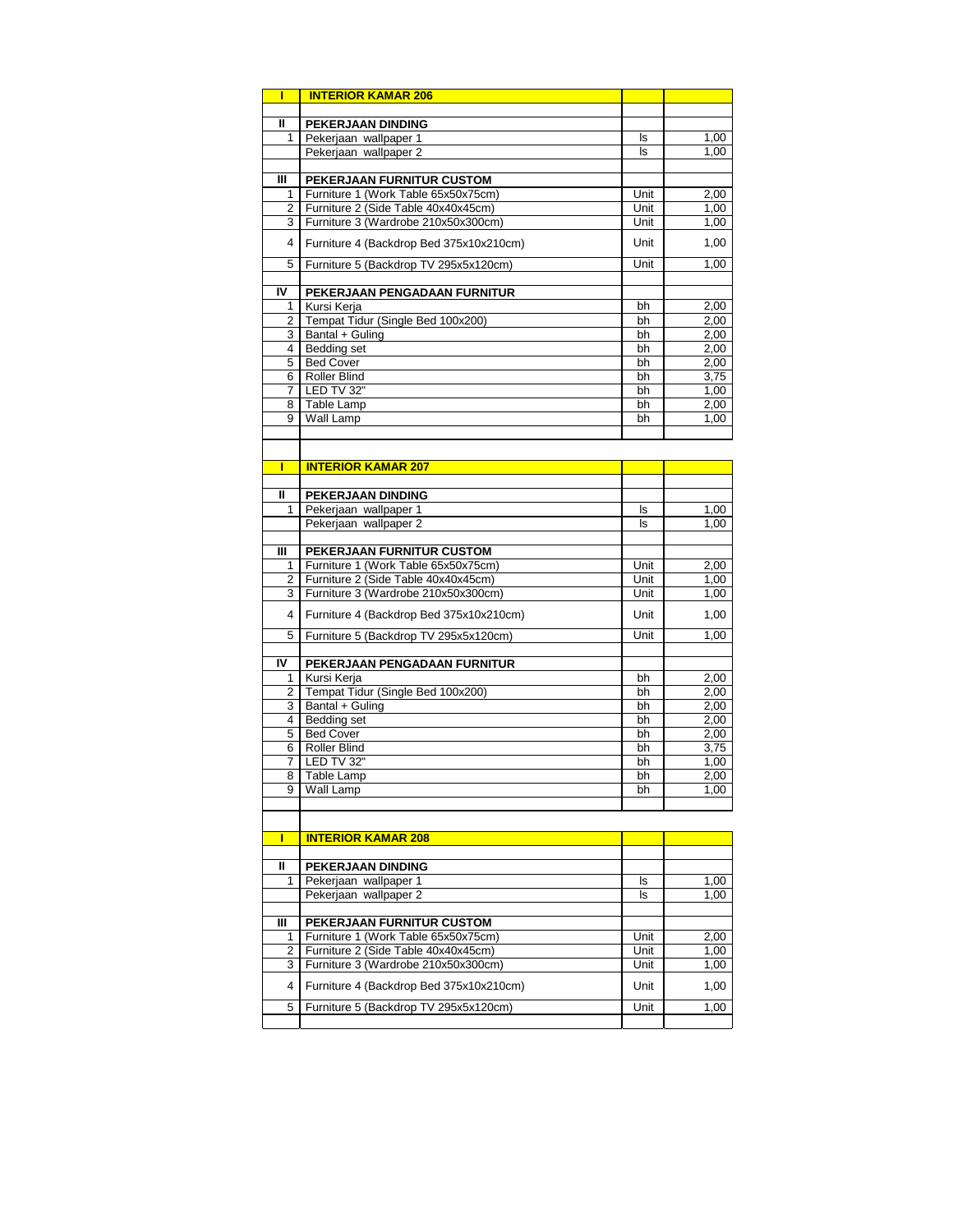| IV             | PEKERJAAN PENGADAAN FURNITUR                |          |              |
|----------------|---------------------------------------------|----------|--------------|
| 1              | Kursi Kerja                                 | bh       | 2,00         |
| 2              | Tempat Tidur (Single Bed 100x200)           | bh       | 2,00         |
| 3              | Bantal + Guling                             | bh       | 2,00         |
|                | 4 Bedding set                               | bh       | 2,00         |
|                | 5 Bed Cover                                 | bh       | 2,00         |
|                | 6 Roller Blind                              | bh       | 3,75         |
| 7              | LED TV 32"                                  | bh       | 1,00         |
|                | 8 Table Lamp                                | bh       | 2,00         |
|                | 9 Wall Lamp                                 | bh       | 1,00         |
|                |                                             |          |              |
|                |                                             |          |              |
| П              | <b>INTERIOR KAMAR 209</b>                   |          |              |
| $\mathbf{u}$   | PEKERJAAN DINDING                           |          |              |
| 1              | Pekerjaan wallpaper 1                       | ls       | 1,00         |
|                | Pekerjaan wallpaper 2                       | ls       | 1,00         |
|                |                                             |          |              |
| III            | PEKERJAAN FURNITUR CUSTOM                   |          |              |
| 1              | Furniture 1 (Work Table 65x50x75cm)         | Unit     | 2,00         |
| $\overline{2}$ | Furniture 2 (Side Table 40x40x45cm)         | Unit     | 1.00         |
| 3              | Furniture 3 (Wardrobe 210x50x300cm)         | Unit     | 1,00         |
| 4              | Furniture 4 (Backdrop Bed 375x10x210cm)     | Unit     | 1,00         |
| 5              | Furniture 5 (Backdrop TV 295x5x120cm)       | Unit     | 1,00         |
| IV             | PEKERJAAN PENGADAAN FURNITUR                |          |              |
| 1              | Kursi Kerja                                 | bh       | 2,00         |
| 2              | Tempat Tidur (Single Bed 100x200)           | bh       | 2,00         |
|                | 3 Bantal + Guling                           | bh       | 2,00         |
| 4              | Bedding set                                 | bh       | 2,00         |
| 5              | <b>Bed Cover</b>                            | bh       | 2,00         |
| 6              | <b>Roller Blind</b>                         | bh       | 3,75         |
| 7              | LED TV 32"                                  | bh       | 1,00         |
|                |                                             |          |              |
| 8              | Table Lamp                                  | bh       | 2,00         |
| 9              | Wall Lamp                                   | bh       | 1,00         |
|                |                                             |          |              |
| П              | <b>INTERIOR KAMAR 210</b>                   |          |              |
| $\mathbf{I}$   | PEKERJAAN DINDING                           |          |              |
| 1              | Pekerjaan wallpaper 1                       | ls       | 1,00         |
|                | Pekerjaan wallpaper 2                       | ls       | 1,00         |
|                |                                             |          |              |
|                |                                             |          |              |
|                | PEKERJAAN FURNITUR CUSTOM                   |          |              |
| 1              | Furniture 1 (Work Table 65x50x75cm)         | Unit     | 2,00         |
| Ш<br>2         | Furniture 2 (Side Table 40x40x45cm)         | Unit     | 1,00         |
|                | 3   Furniture 3 (Wardrobe 210x50x300cm)     | Unit     | 1,00         |
| 4              | Furniture 4 (Backdrop Bed 375x10x210cm)     | Unit     | 1,00         |
| 5              | Furniture 5 (Backdrop TV 295x5x120cm)       | Unit     | 1,00         |
|                |                                             |          |              |
| 1              | PEKERJAAN PENGADAAN FURNITUR<br>Kursi Kerja | bh       | 2,00         |
| 2              | Tempat Tidur (Single Bed 100x200)           | bh       |              |
|                |                                             |          | 2,00         |
| 3              | Bantal + Guling                             | bh       | 2,00         |
| IV<br>4        | Bedding set                                 | bh       | 2,00         |
| 5              | <b>Bed Cover</b>                            | bh       | 2,00         |
| 6              | Roller Blind                                | bh       | 3,75         |
| 7              | LED TV 32"                                  | bh       | 1,00         |
| 8<br>9         | Table Lamp<br>Wall Lamp                     | bh<br>bh | 2,00<br>1,00 |

|   | <b>INTERIOR KAMAR 211</b> |    |     |
|---|---------------------------|----|-----|
|   |                           |    |     |
| " | <b>PEKERJAAN DINDING</b>  |    |     |
|   | Pekerjaan wallpaper 1     | Is | .00 |
|   | Pekerjaan wallpaper 2     | Is | ,00 |
|   |                           |    |     |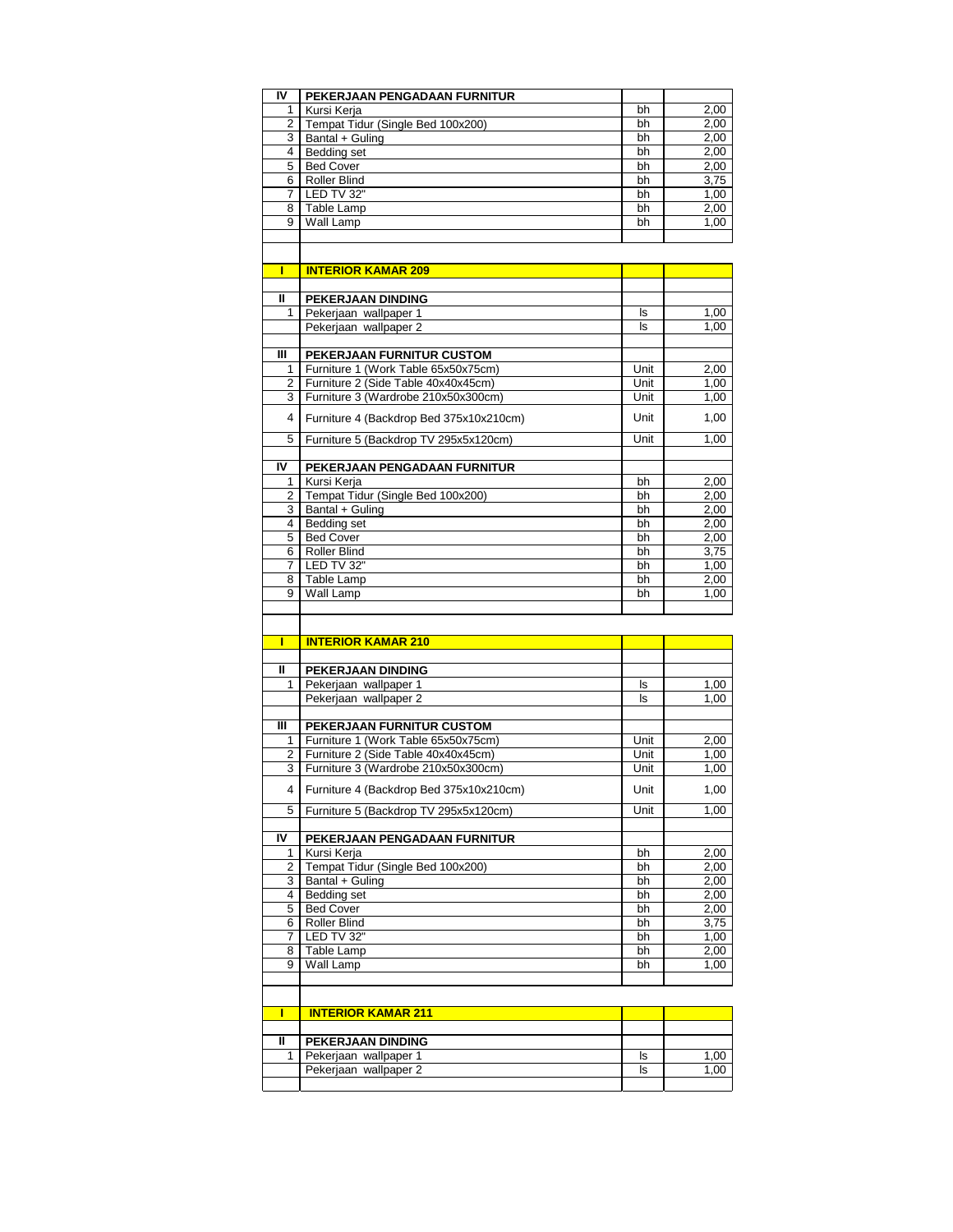| Ш              | PEKERJAAN FURNITUR CUSTOM               |      |      |
|----------------|-----------------------------------------|------|------|
| 1              | Furniture 1 (Work Table 65x50x75cm)     | Unit | 2,00 |
| 2              | Furniture 2 (Side Table 40x40x45cm)     | Unit | 1,00 |
| 3              | Furniture 3 (Wardrobe 210x50x300cm)     | Unit | 1,00 |
| $\overline{4}$ | Furniture 4 (Backdrop Bed 375x10x210cm) | Unit | 1,00 |
| 5              | Furniture 5 (Backdrop TV 295x5x120cm)   | Unit | 1,00 |
|                |                                         |      |      |
| IV             | PEKERJAAN PENGADAAN FURNITUR            |      |      |
| 1              | Kursi Kerja                             | bh   | 2,00 |
| 2              | Tempat Tidur (Single Bed 100x200)       | bh   | 2,00 |
| 3              | Bantal + Guling                         | bh   | 2,00 |
| 4              | Bedding set                             | bh   | 2,00 |
| 5              | <b>Bed Cover</b>                        | bh   | 2,00 |
| 6              | <b>Roller Blind</b>                     | bh   | 3,75 |
| 7              | LED TV 32"                              | bh   | 1,00 |
| 8              | Table Lamp                              | bh   | 2,00 |
| 9              | Wall Lamp                               | bh   | 1.00 |
|                |                                         |      |      |
|                |                                         |      |      |

|              | <b>BIAYA INTERIOR KAMAR 212</b>         |      |      |
|--------------|-----------------------------------------|------|------|
| $\mathbf{u}$ | <b>PEKERJAAN DINDING</b>                |      |      |
| 1            | Pekerjaan wallpaper 1                   | ls.  | 1,00 |
|              | Pekerjaan wallpaper 2                   | ls   | 1,00 |
|              |                                         |      |      |
| Ш            | PEKERJAAN FURNITUR CUSTOM               |      |      |
| 1            | Furniture 1 (Work Table 65x50x75cm)     | Unit | 2,00 |
| 2            | Furniture 2 (Side Table 40x40x45cm)     | Unit | 1,00 |
| 3            | Furniture 3 (Wardrobe 210x50x300cm)     | Unit | 1,00 |
| 4            | Furniture 4 (Backdrop Bed 375x10x210cm) | Unit | 1,00 |
| 5            | Furniture 5 (Backdrop TV 295x5x120cm)   | Unit | 1,00 |
|              |                                         |      |      |
|              |                                         |      |      |
| IV           | PEKERJAAN PENGADAAN FURNITUR            |      |      |
| 1            | Kursi Kerja                             | bh   | 2,00 |
| 2            | Tempat Tidur (Single Bed 100x200)       | bh   | 2,00 |
| 3            | Bantal + Guling                         | bh   | 2,00 |
| 4            | Bedding set                             | bh   | 2,00 |
| 5            | <b>Bed Cover</b>                        | bh   | 2,00 |
| 6            | Roller Blind                            | bh   | 3,75 |
| 7            | LED TV 32"                              | bh   | 1,00 |
| 8            | Table Lamp                              | bh   | 2,00 |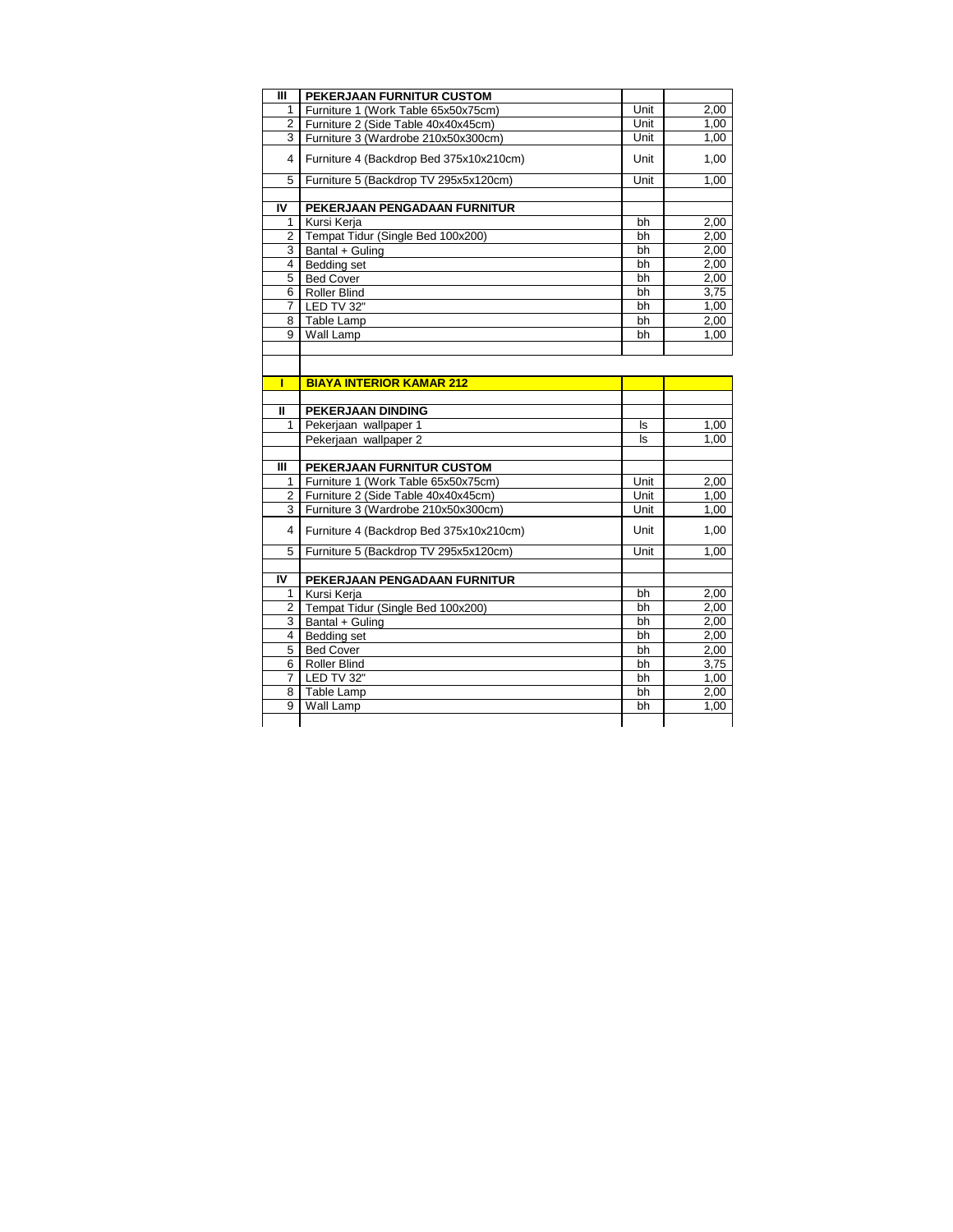### **PERINCIAN SUB PEKERJAAN INTERIOR KAMAR LANTAI 4**

| No.    | <b>JENIS PEKERJAAN</b>                                                           | <b>SAT</b>   | <b>VOLUME</b> |
|--------|----------------------------------------------------------------------------------|--------------|---------------|
|        |                                                                                  |              |               |
| П      | <b>INTERIOR KAMAR 301</b>                                                        |              |               |
| Ш      | PEKERJAAN DINDING                                                                |              |               |
| 1      | Pekerjaan wallpaper 1                                                            | ls           | 1,00          |
|        | Pekerjaan wallpaper 2                                                            | ls           | 1,00          |
|        |                                                                                  |              |               |
| Ш      | <b>PEKERJAAN FURNITUR CUSTOM</b>                                                 |              |               |
| 1      | Furniture 1 (Work Table 65x50x75cm)                                              | Unit         | 2,00          |
| 2      | Furniture 2 (Side Table 40x40x45cm)                                              | Unit         | 1.00          |
| 3<br>4 | Furniture 3 (Wardrobe 210x50x300cm)                                              | Unit<br>Unit | 1,00          |
| 5      | Furniture 4 (Backdrop Bed 375x10x210cm)<br>Furniture 5 (Backdrop TV 295x5x120cm) | Unit         | 1,00<br>1,00  |
|        |                                                                                  |              |               |
| IV     | PEKERJAAN PENGADAAN FURNITUR                                                     |              |               |
| 1      | Kursi Kerja                                                                      | bh           | 2,00          |
| 2      | Tempat Tidur (Single Bed 100x200)                                                | bh           | 2,00          |
| 3      | Bantal + Guling                                                                  | bh           | 2,00          |
| 4      | Bedding set                                                                      | bh           | 2,00          |
| 5      | <b>Bed Cover</b>                                                                 | bh           | 2,00          |
| 6      | <b>Roller Blind</b>                                                              | bh           | 3,75          |
| 7      | LED TV 32"                                                                       | bh           | 1,00          |
| 8<br>9 | Table Lamp                                                                       | bh           | 2,00          |
|        | Wall Lamp                                                                        | bh           | 1,00          |
|        |                                                                                  |              |               |
|        |                                                                                  |              |               |
| Г      | <b>INTERIOR KAMAR 302</b>                                                        |              |               |
| Ш      | PEKERJAAN DINDING                                                                |              |               |
| 1      | Pekerjaan wallpaper 1                                                            | ls           | 1,00          |
|        | Pekerjaan wallpaper 2                                                            | ls           | 1,00          |
|        |                                                                                  |              |               |
| Ш      | PEKERJAAN FURNITUR CUSTOM                                                        |              |               |
| 1      | Furniture 1 (Work Table 65x50x75cm)                                              | Unit         | 2,00          |
| 2      | Furniture 2 (Side Table 40x40x45cm)                                              | Unit         | 1,00          |
| 3      | Furniture 3 (Wardrobe 210x50x300cm)                                              | Unit         | 1,00          |
| 4      | Furniture 4 (Backdrop Bed 375x10x210cm)                                          | Unit         | 1,00          |
| 5      | Furniture 5 (Backdrop TV 295x5x120cm)                                            | Unit         | 1,00          |
| IV     | PEKERJAAN PENGADAAN FURNITUR                                                     |              |               |
| 1      | Kursi Kerja                                                                      | bh           | 2,00          |
| 2      | Tempat Tidur (Single Bed 100x200)                                                | bh           | 2,00          |
| 3      | Bantal + Guling                                                                  | bh           | 2,00          |
| 4      | Bedding set                                                                      | bh           | 2,00          |
| 5      | <b>Bed Cover</b>                                                                 | bh           | 2,00          |
| 6      | Roller Blind                                                                     | bh           | 3,75          |
| 7      | LED TV 32"                                                                       | bh           | 1,00          |
| 8      | Table Lamp                                                                       | bh           | 2,00          |
| 9      | Wall Lamp                                                                        | bh           | 1,00          |
|        |                                                                                  |              |               |
| Г      | <b>INTERIOR KAMAR 303</b>                                                        |              |               |
|        |                                                                                  |              |               |
| Ш      | PEKERJAAN DINDING                                                                |              |               |
| 1      | Pekerjaan wallpaper 1<br>Pekerjaan wallpaper 2                                   | ls           | 1,00          |
|        |                                                                                  | ls           | 1,00          |
|        |                                                                                  |              |               |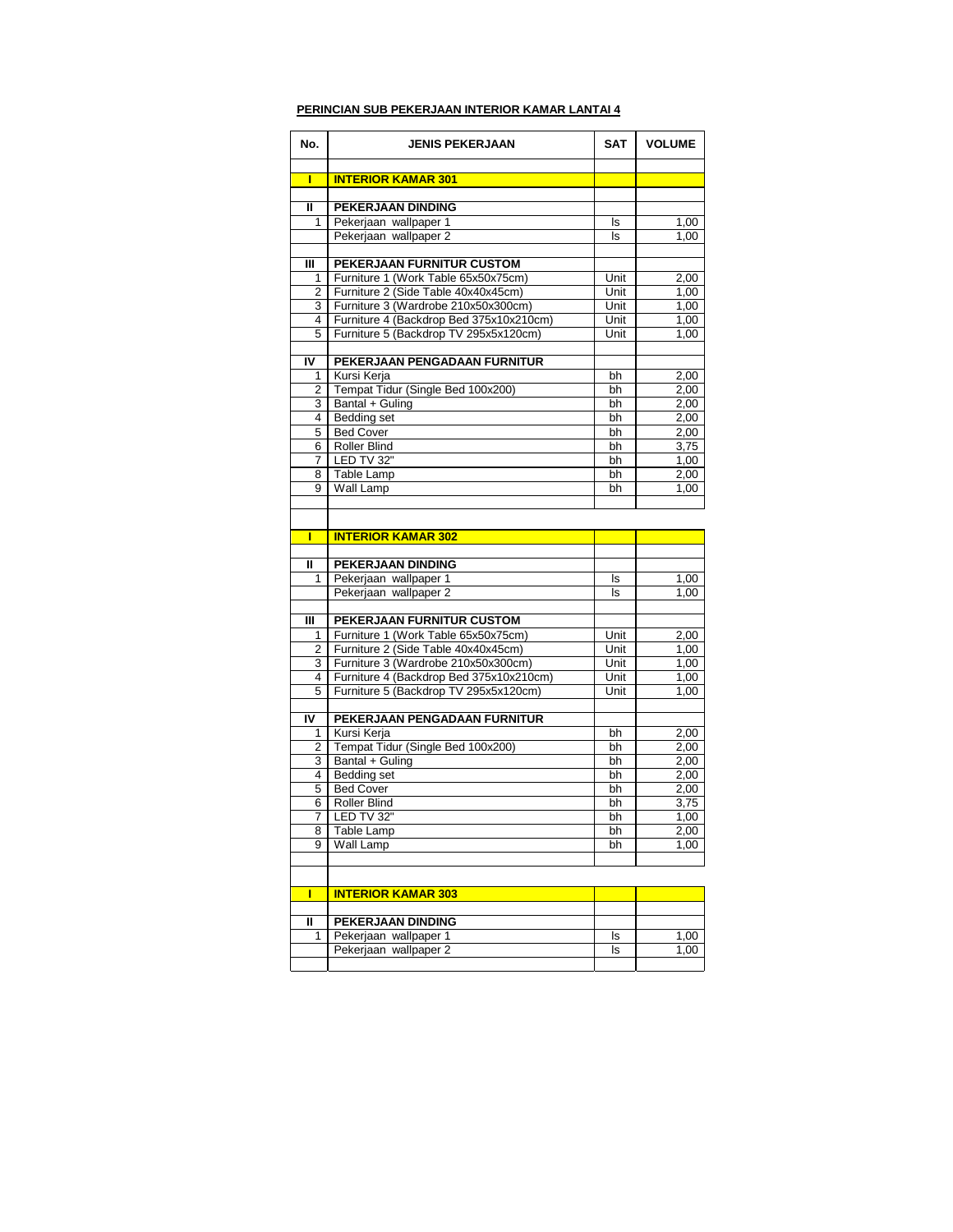| Ш            | PEKERJAAN FURNITUR CUSTOM               |      |      |
|--------------|-----------------------------------------|------|------|
| 1            | Furniture 1 (Work Table 65x50x75cm)     | Unit | 2,00 |
| 2            | Furniture 2 (Side Table 40x40x45cm)     | Unit | 1,00 |
| 3            | Furniture 3 (Wardrobe 210x50x300cm)     | Unit | 1,00 |
| 4            | Furniture 4 (Backdrop Bed 375x10x210cm) | Unit | 1,00 |
| 5            | Furniture 5 (Backdrop TV 295x5x120cm)   | Unit | 1,00 |
|              |                                         |      |      |
| IV           | PEKERJAAN PENGADAAN FURNITUR            |      |      |
| 1            | Kursi Kerja                             | bh   | 2,00 |
| 2            | Tempat Tidur (Single Bed 100x200)       | bh   | 2,00 |
| 3            | Bantal + Guling                         | bh   | 2,00 |
| 4            | <b>Bedding set</b>                      | bh   | 2,00 |
| 5            | <b>Bed Cover</b>                        | bh   | 2,00 |
| 6            | <b>Roller Blind</b>                     | bh   | 3,75 |
| 7            | LED TV 32"                              | bh   | 1,00 |
| 8            | Table Lamp                              | bh   | 2,00 |
| 9            | Wall Lamp                               | bh   | 1,00 |
|              |                                         |      |      |
|              |                                         |      |      |
|              |                                         |      |      |
| П            | <b>INTERIOR KAMAR 304</b>               |      |      |
|              |                                         |      |      |
| $\mathbf{I}$ | <b>PEKERJAAN DINDING</b>                |      |      |
| 1            | Pekerjaan wallpaper 1                   | ls   | 1,00 |
|              | Pekerjaan wallpaper 2                   | ls   | 1.00 |
|              |                                         |      |      |
| Ш            | PEKERJAAN FURNITUR CUSTOM               |      |      |
| 1            | Furniture 1 (Work Table 65x50x75cm)     | Unit | 2,00 |
| 2            | Furniture 2 (Side Table 40x40x45cm)     | Unit | 1,00 |
| 3            | Furniture 3 (Wardrobe 210x50x300cm)     | Unit | 1.00 |
| 4            | Furniture 4 (Backdrop Bed 375x10x210cm) | Unit | 1,00 |
| 5            | Furniture 5 (Backdrop TV 295x5x120cm)   | Unit | 1,00 |
|              |                                         |      |      |
| IV           | PEKERJAAN PENGADAAN FURNITUR            |      |      |
| 1            | Kursi Kerja                             | bh   | 2,00 |
| 2            | Tempat Tidur (Single Bed 100x200)       | bh   | 2,00 |
| 3            | Bantal + Guling                         | bh   | 2,00 |
| 4            | <b>Bedding set</b>                      | bh   | 2,00 |
| 5            | <b>Bed Cover</b>                        | bh   | 2,00 |
| 6            | Roller Blind                            | bh   | 3,75 |
| 7            | LED TV 32"                              | bh   | 1,00 |
| 8            | Table Lamp                              | bh   | 2,00 |
| 9            | Wall Lamp                               | bh   | 1,00 |
|              |                                         |      |      |
|              |                                         |      |      |
| Т            | <b>INTERIOR KAMAR 305</b>               |      |      |
|              |                                         |      |      |
| Ш            | PEKERJAAN DINDING                       |      |      |
| 1            | Pekerjaan wallpaper 1                   | ls   | 1,00 |
|              | Pekerjaan wallpaper 2                   | ls   | 1,00 |
|              |                                         |      |      |
| Ш            | PEKERJAAN FURNITUR CUSTOM               |      |      |
| 1            | Furniture 1 (Work Table 65x50x75cm)     | Unit | 2,00 |
| 2            | Furniture 2 (Side Table 40x40x45cm)     | Unit | 1,00 |
| 3            | Furniture 3 (Wardrobe 210x50x300cm)     | Unit | 1,00 |
| 4            | Furniture 4 (Backdrop Bed 375x10x210cm) | Unit | 1,00 |
| 5            | Furniture 5 (Backdrop TV 295x5x120cm)   | Unit | 1,00 |
|              |                                         |      |      |
|              |                                         |      |      |
| IV           | PEKERJAAN PENGADAAN FURNITUR            |      |      |
| 1            | Kursi Kerja                             | bh   | 2,00 |
| 2            | Tempat Tidur (Single Bed 100x200)       | bh   | 2,00 |
| 3            | Bantal + Guling                         | bh   | 2,00 |
| 4            | Bedding set                             | bh   | 2,00 |
| 5            | <b>Bed Cover</b>                        | bh   | 2,00 |
| 6            | Roller Blind                            | bh   | 3,75 |
| 7            | LED TV 32"                              | bh   | 1,00 |
| 8            | Table Lamp                              | bh   | 2,00 |
| 9            | Wall Lamp                               | bh   | 1,00 |
|              |                                         |      |      |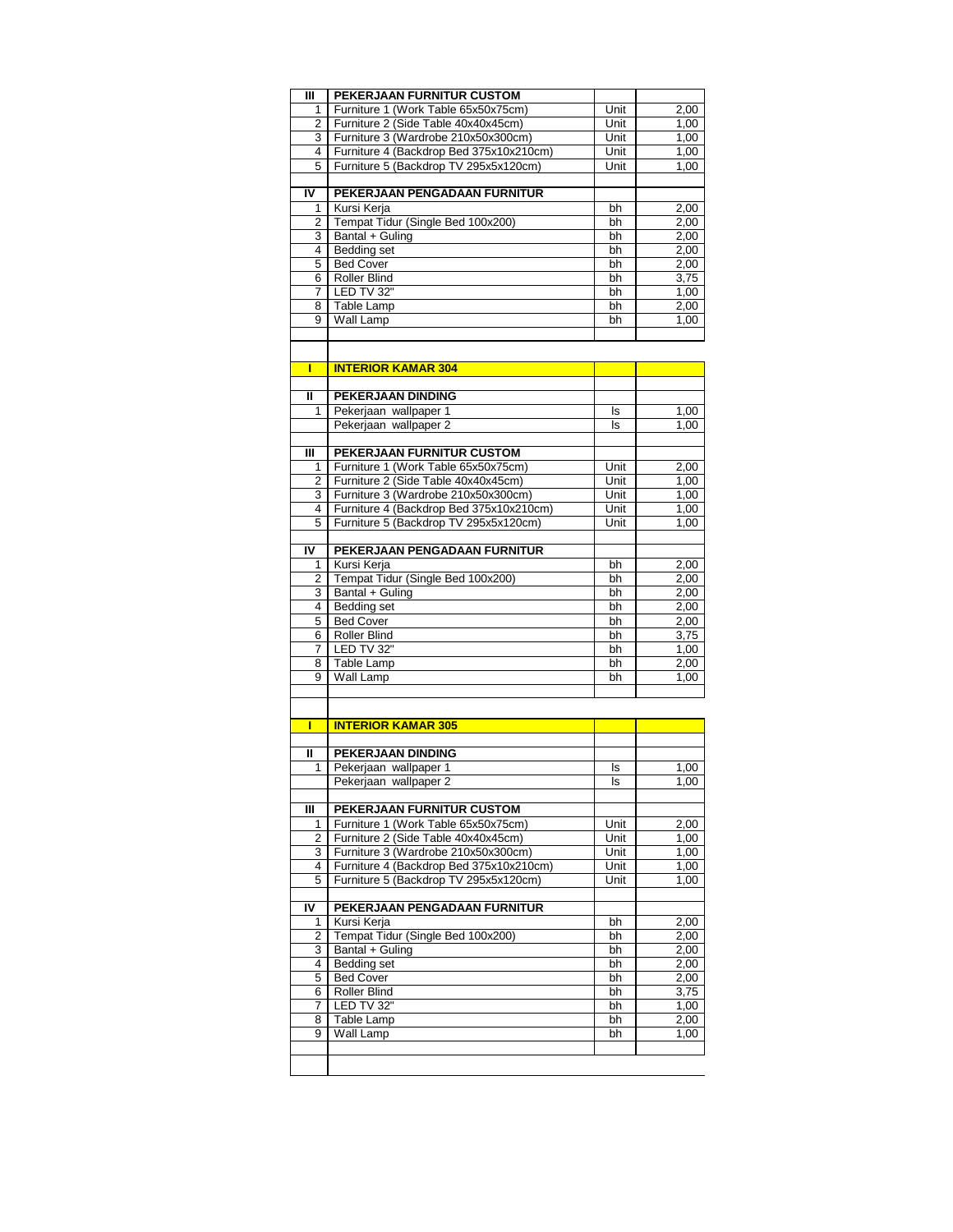| Π              | <b>INTERIOR KAMAR 306</b>                                                        |              |              |
|----------------|----------------------------------------------------------------------------------|--------------|--------------|
|                |                                                                                  |              |              |
| $\mathbf{I}$   | <b>PEKERJAAN DINDING</b>                                                         |              |              |
| 1              | Pekerjaan wallpaper 1                                                            | ls           | 1,00         |
|                | Pekerjaan wallpaper 2                                                            | ls           | 1,00         |
|                |                                                                                  |              |              |
| Ш              | PEKERJAAN FURNITUR CUSTOM                                                        |              |              |
| 1              | Furniture 1 (Work Table 65x50x75cm)                                              | Unit         | 2,00         |
| 2              | Furniture 2 (Side Table 40x40x45cm)                                              | Unit         | 1,00         |
| 3              | Furniture 3 (Wardrobe 210x50x300cm)                                              | Unit         | 1,00         |
| 4<br>5         | Furniture 4 (Backdrop Bed 375x10x210cm)<br>Furniture 5 (Backdrop TV 295x5x120cm) | Unit<br>Unit | 1,00<br>1,00 |
|                |                                                                                  |              |              |
| I۷             | PEKERJAAN PENGADAAN FURNITUR                                                     |              |              |
| 1              | Kursi Kerja                                                                      | bh           | 2,00         |
| 2              | Tempat Tidur (Single Bed 100x200)                                                | bh           | 2,00         |
| 3              | Bantal + Guling                                                                  | bh           | 2,00         |
| 4              | Bedding set                                                                      | bh           | 2,00         |
| 5              | <b>Bed Cover</b>                                                                 | bh           | 2,00         |
| 6              | Roller Blind                                                                     | bh           | 3,75         |
| 7              | LED TV 32"                                                                       | bh           | 1,00         |
| 8              | Table Lamp                                                                       | bh           | 2,00         |
| 9              | Wall Lamp                                                                        | bh           | 1,00         |
|                |                                                                                  |              |              |
|                |                                                                                  |              |              |
| П              | <b>INTERIOR KAMAR 307</b>                                                        |              |              |
|                |                                                                                  |              |              |
| Ш              | <b>PEKERJAAN DINDING</b>                                                         |              |              |
| 1              | Pekerjaan wallpaper 1                                                            | ls           | 1,00         |
|                | Pekerjaan wallpaper 2                                                            | ls           | 1,00         |
| Ш              | PEKERJAAN FURNITUR CUSTOM                                                        |              |              |
| 1              | Furniture 1 (Work Table 65x50x75cm)                                              | Unit         | 2,00         |
| 2              | Furniture 2 (Side Table 40x40x45cm)                                              | Unit         | 1,00         |
| 3              | Furniture 3 (Wardrobe 210x50x300cm)                                              | Unit         | 1,00         |
| 4              | Furniture 4 (Backdrop Bed 375x10x210cm)                                          | Unit         | 1,00         |
| 5              | Furniture 5 (Backdrop TV 295x5x120cm)                                            | Unit         | 1,00         |
|                |                                                                                  |              |              |
| IV             | PEKERJAAN PENGADAAN FURNITUR                                                     |              |              |
| 1              | Kursi Kerja                                                                      | bh           | 2,00         |
| $\overline{2}$ | Tempat Tidur (Single Bed 100x200)                                                | bh           | 2,00         |
| 3              | Bantal + Guling                                                                  | bh           | 2,00         |
| 4              | <b>Bedding set</b>                                                               | bh           | 2,00         |
| 5              | <b>Bed Cover</b>                                                                 | bh           | 2,00         |
| 6              | Roller Blind                                                                     | bh           | 3,75         |
| 7              | LED TV 32"                                                                       | bh           | 1,00         |
| 8              | Table Lamp                                                                       | bh           | 2,00         |
| 9              | Wall Lamp                                                                        | bh           | 1,00         |
|                |                                                                                  |              |              |
|                |                                                                                  |              |              |
| ı              | <b>INTERIOR KAMAR 308</b>                                                        |              |              |
| Ш              | PEKERJAAN DINDING                                                                |              |              |
| 1              | Pekerjaan wallpaper 1                                                            | ls           | 1,00         |
|                | Pekerjaan wallpaper 2                                                            | ls           | 1,00         |
|                |                                                                                  |              |              |
| Ш              | PEKERJAAN FURNITUR CUSTOM                                                        |              |              |
| 1              | Furniture 1 (Work Table 65x50x75cm)                                              | Unit         | 2,00         |
| 2              | Furniture 2 (Side Table 40x40x45cm)                                              | Unit         | 1,00         |
| 3              | Furniture 3 (Wardrobe 210x50x300cm)                                              | Unit         | 1,00         |
| 4              | Furniture 4 (Backdrop Bed 375x10x210cm)                                          | Unit         | 1,00         |
| 5              | Furniture 5 (Backdrop TV 295x5x120cm)                                            | Unit         | 1,00         |
|                |                                                                                  |              |              |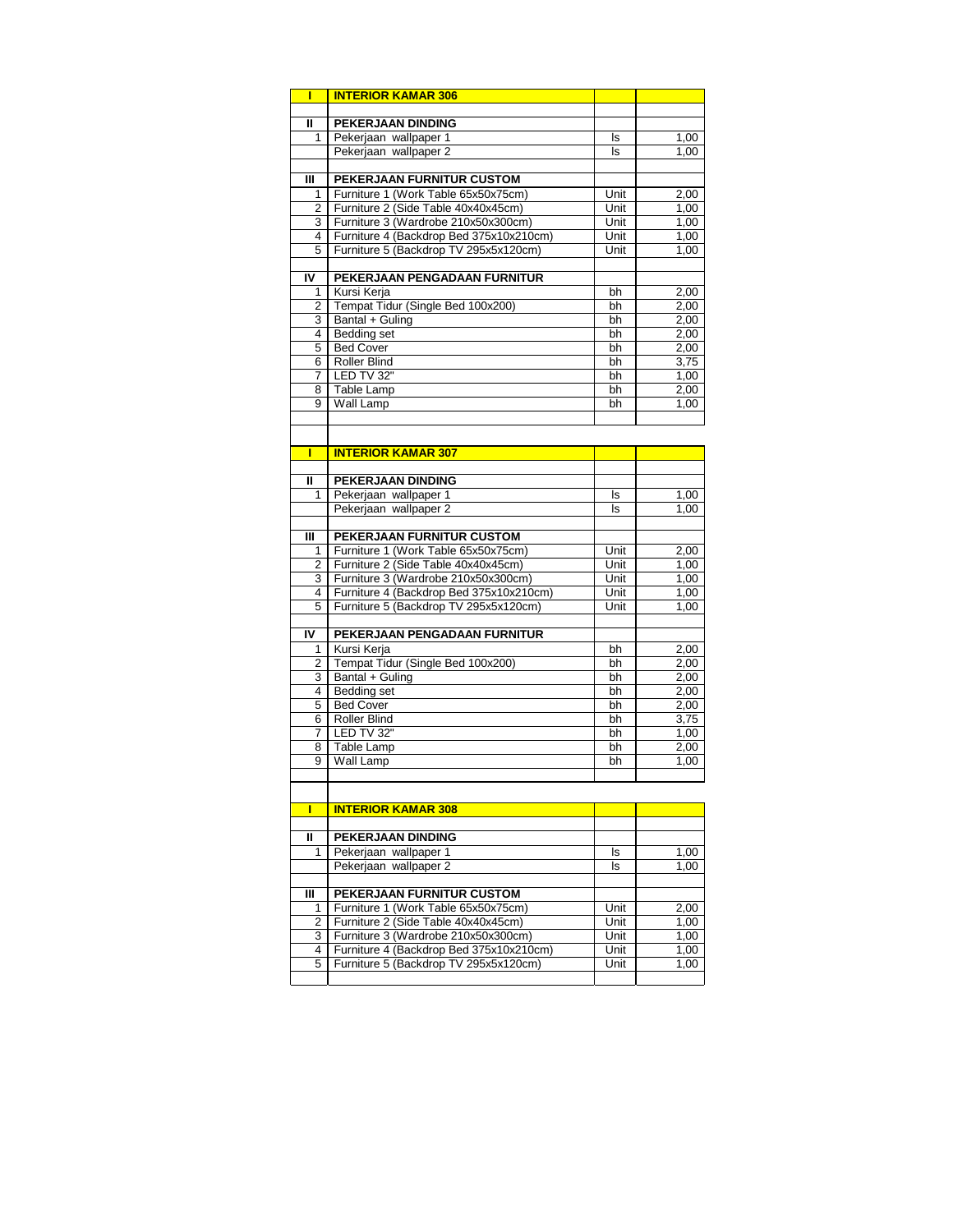| I۷                    | PEKERJAAN PENGADAAN FURNITUR            |      |      |
|-----------------------|-----------------------------------------|------|------|
| 1                     | Kursi Kerja                             | bh   | 2,00 |
| $\mathbf{2}^{\prime}$ | Tempat Tidur (Single Bed 100x200)       | bh   | 2,00 |
| 3                     | Bantal + Guling                         | bh   | 2,00 |
| 4                     | Bedding set                             | bh   | 2,00 |
| 5                     | <b>Bed Cover</b>                        | bh   | 2,00 |
|                       |                                         |      |      |
| 6                     | Roller Blind                            | bh   | 3,75 |
| 7                     | LED TV 32"                              | bh   | 1,00 |
| 8                     | Table Lamp                              | bh   | 2,00 |
| 9                     | Wall Lamp                               | bh   | 1,00 |
|                       |                                         |      |      |
|                       |                                         |      |      |
| П                     |                                         |      |      |
|                       | <b>INTERIOR KAMAR 309</b>               |      |      |
| Ш                     | PEKERJAAN DINDING                       |      |      |
|                       |                                         |      |      |
| 1                     | Pekerjaan wallpaper 1                   | ls   | 1,00 |
|                       | Pekerjaan wallpaper 2                   | ls   | 1,00 |
|                       |                                         |      |      |
| Ш                     | PEKERJAAN FURNITUR CUSTOM               |      |      |
| 1                     | Furniture 1 (Work Table 65x50x75cm)     | Unit | 2,00 |
| 2                     | Furniture 2 (Side Table 40x40x45cm)     | Unit | 1,00 |
| 3                     | Furniture 3 (Wardrobe 210x50x300cm)     | Unit | 1,00 |
| 4                     | Furniture 4 (Backdrop Bed 375x10x210cm) | Unit | 1,00 |
| 5                     | Furniture 5 (Backdrop TV 295x5x120cm)   | Unit | 1,00 |
|                       |                                         |      |      |
| I۷                    | PEKERJAAN PENGADAAN FURNITUR            |      |      |
| 1                     | Kursi Kerja                             | bh   | 2,00 |
|                       |                                         |      |      |
| 2                     | Tempat Tidur (Single Bed 100x200)       | bh   | 2,00 |
| 3                     | Bantal + Guling                         | bh   | 2,00 |
| 4                     | Bedding set                             | bh   | 2.00 |
| 5                     | <b>Bed Cover</b>                        | bh   | 2,00 |
| 6                     | <b>Roller Blind</b>                     | bh   | 3,75 |
| 7                     | LED TV 32"                              | bh   | 1,00 |
| 8                     | Table Lamp                              | bh   | 2,00 |
| 9                     | <b>Wall Lamp</b>                        | bh   | 1,00 |
|                       |                                         |      |      |
|                       |                                         |      |      |
|                       |                                         |      |      |
|                       |                                         |      |      |
| П                     | <b>INTERIOR KAMAR 310</b>               |      |      |
|                       |                                         |      |      |
| Ш                     | <b>PEKERJAAN DINDING</b>                |      |      |
| 1                     | Pekerjaan wallpaper 1                   | ls   | 1,00 |
|                       | Pekerjaan wallpaper 2                   | ls   | 1,00 |
|                       |                                         |      |      |
| Ш                     | PEKERJAAN FURNITUR CUSTOM               |      |      |
| 1                     | Furniture 1 (Work Table 65x50x75cm)     | Unit | 2,00 |
| 2                     |                                         |      |      |
|                       | Furniture 2 (Side Table 40x40x45cm)     | Unit | 1,00 |
| 3                     | Furniture 3 (Wardrobe 210x50x300cm)     | Unit | 1,00 |
| 4                     | Furniture 4 (Backdrop Bed 375x10x210cm) | Unit | 1,00 |
| 5                     | Furniture 5 (Backdrop TV 295x5x120cm)   | Unit | 1.00 |
|                       |                                         |      |      |
| IV                    | PEKERJAAN PENGADAAN FURNITUR            |      |      |
| 1                     | Kursi Kerja                             | bh   | 2,00 |
| 2                     | Tempat Tidur (Single Bed 100x200)       | bh   | 2,00 |
| 3                     | Bantal + Guling                         | bh   | 2,00 |
| 4                     | <b>Bedding set</b>                      | bh   | 2,00 |
| 5                     | <b>Bed Cover</b>                        | bh   | 2,00 |
| 6                     | <b>Roller Blind</b>                     | bh   | 3,75 |
| 7                     | LED TV 32"                              | bh   | 1,00 |
| 8                     |                                         | bh   | 2,00 |
|                       | Table Lamp                              |      |      |
| 9                     | Wall Lamp                               | bh   | 1,00 |
|                       |                                         |      |      |
|                       |                                         |      |      |
| Π                     | <b>INTERIOR KAMAR 311</b>               |      |      |
|                       |                                         |      |      |
| Ш                     | PEKERJAAN DINDING                       |      |      |
| 1                     | Pekerjaan wallpaper 1                   | ls   | 1,00 |
|                       | Pekerjaan wallpaper 2                   | ls   |      |
|                       |                                         |      | 1,00 |